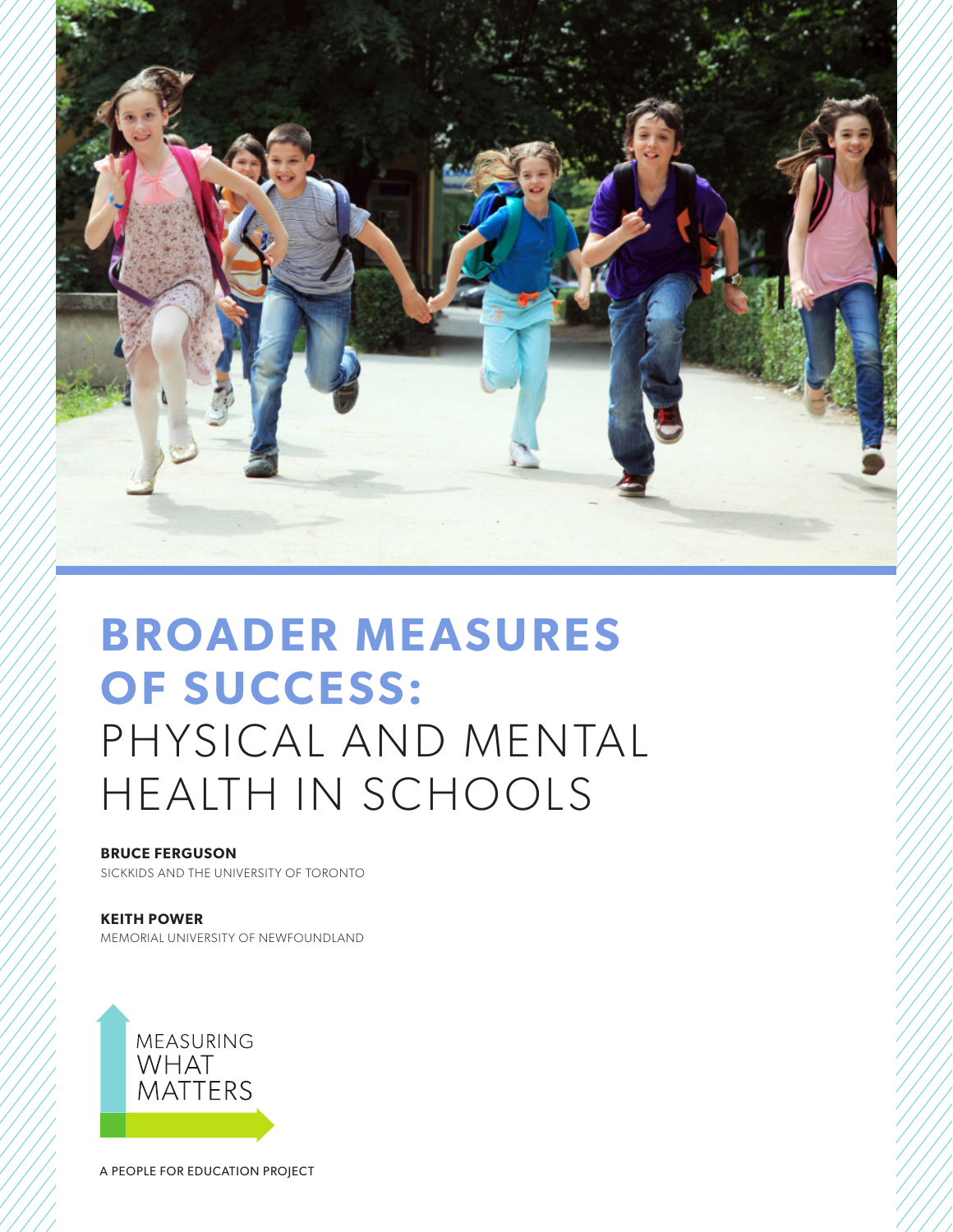© Measuring What Matters, People for Education, 2014

People for Education is a registered charity working to support public education in Ontario's English, French and Catholic schools. Charitable No. 85719 0532 RR0001

641 Bloor Street West, Toronto, ON M6G 1L1 Phone: 416-534-0100 or 1-888-534-3944 Email: info@peopleforeducation.ca

#### MEASURING WHAT MATTERS

People for Education – working with experts from across Canada – is leading a multi-year project to broaden the Canadian definition of school success by expanding the indicators we use to measure schools' progress in a number of vital areas.

#### NOTICE OF COPYRIGHT AND INTELLECTUAL PROPERTY

The Measuring What Matters reports and papers were developed in partnership with lead authors of each domain paper. Permission to photocopy or otherwise reproduce copyrighted material published in this paper should be submitted to Dr. Bruce Ferguson at bruce.ferguson@sickkids.ca or People for Education at info@peopleforeducation.ca.

#### DOCUMENT CITATION

This report should be cited in the following manner:

Ferguson, B. and Power, K. (2014). *Broader Measures of Success: Physical and Mental Health in Schools*. In Measuring What Matters, People for Education. Toronto: November 8, 2014.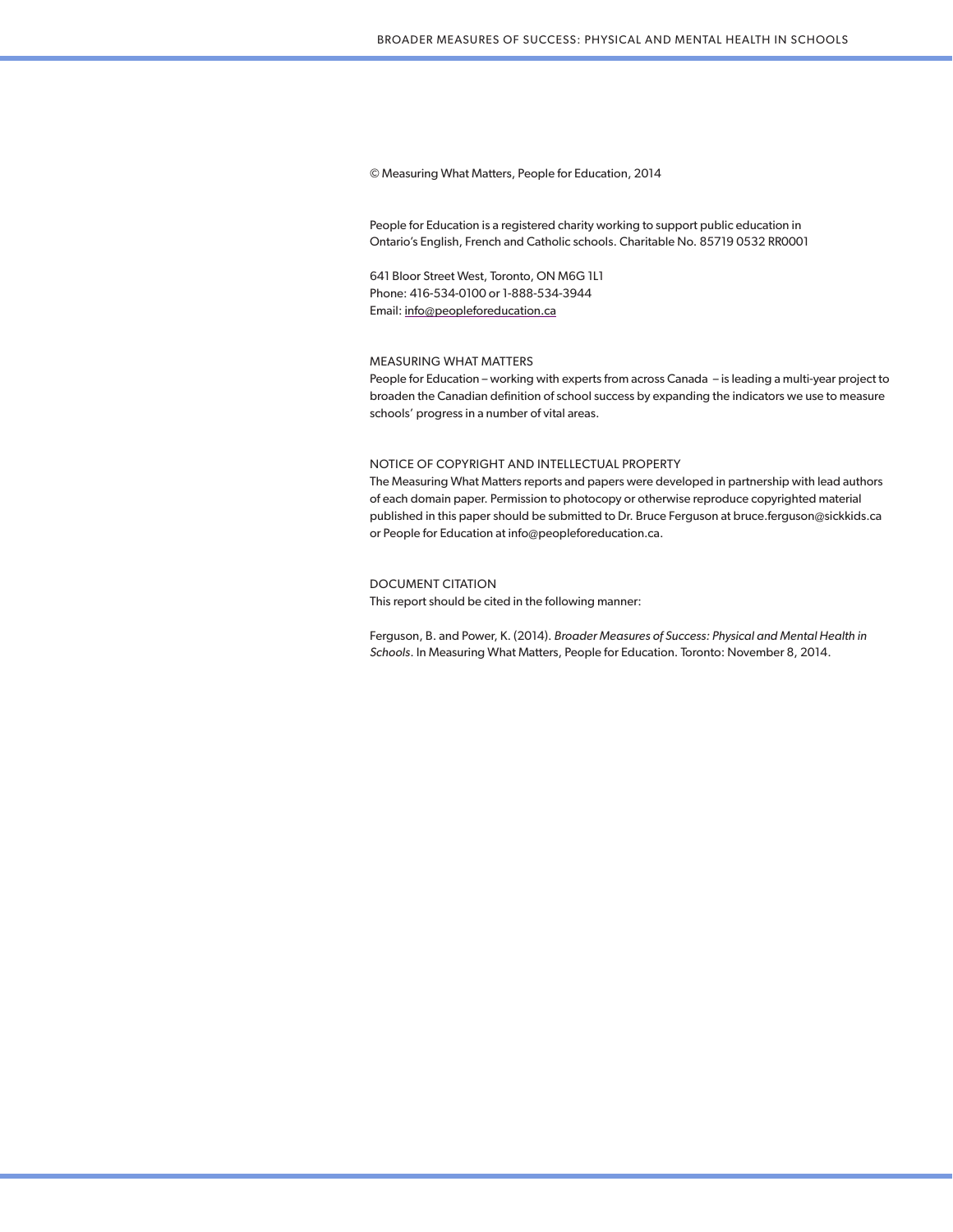# **TABLE OF CONTENTS**

| <b>INTRODUCTION</b>                                                                        | 1              |
|--------------------------------------------------------------------------------------------|----------------|
| WHY PHYSICAL HEALTH PROMOTION MATTERS                                                      | ı              |
| WHY MENTAL HEALTH PROMOTION MATTERS                                                        | $\overline{a}$ |
| Goals of School-Based Physical and Mental Health Promotion Programs                        | $\overline{2}$ |
| HISTORY OF SCHOOL-BASED PHYSICAL AND HEALTH EDUCATION                                      | 3              |
| Health Promotion Schools (HPS)                                                             | 4              |
| Comprehensive School Health (CSH)                                                          | 4              |
| Additional Components of Whole School Health Promotion Initiatives                         | 5              |
| Effectiveness of the HPS and CSH Approaches on Physical Health                             | 6              |
| Health and Well Being                                                                      | 6              |
| Academic Achievement                                                                       | 6              |
| Summary of Physical Health Promotion                                                       | 7              |
| History of School-Based Mental Health Promotion and Intervention<br>Mental Health Literacy | 7<br>9         |
| <b>Resilience Programs</b>                                                                 | 10             |
| Programs to Reduce/Prevent Bullying and Aggression                                         | 10             |
| Substance Abuse Prevention                                                                 | 11             |
| Summary of Mental Health Promotion Programs                                                | 12             |
| Considerations for Both Physical and                                                       | 12             |
| Mental Health Promotion and Prevention                                                     |                |
| <b>MEASUREMENT</b>                                                                         | 12             |
| Measures From Past Research                                                                | 13             |
| What Must Be Measured in the Future?                                                       | 14             |
| Health and Mental Health                                                                   | 15             |
| <b>Risk Behaviours</b>                                                                     | 16             |
| <b>SUMMARY</b>                                                                             | 17             |
| <b>REFERENCES</b>                                                                          | 18             |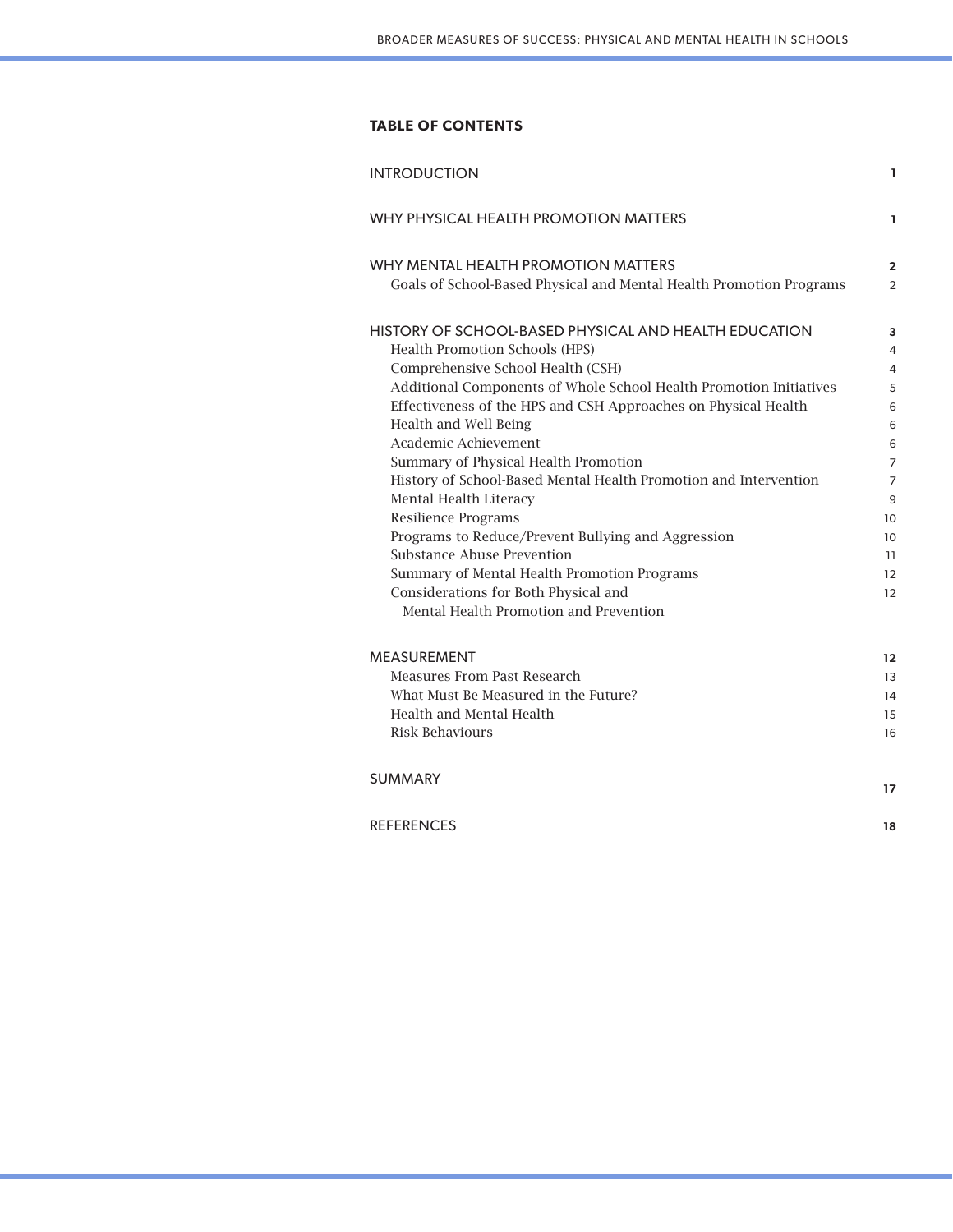#### **INTRODUCTION**

Widespread professional and public concern about low rates of physical activity and high rates of obesity, depression and anxiety among young people have drawn attention to the role schools play in fostering physical and mental health. The contributions that schools make to developing physical and mental health have become increasingly clear. Physical and health education have a long history in school systems but programs dealing explicitly with mental health are more recent. While they are now regarded as important dimensions of education, physical and mental health education and outcomes are not systematically assessed.

Current approaches to both physical health and mental health promotion in schools are driven by two separate influences. Historically, physical (health) education was thought to be a natural and harmonious complement to academic training. This view is reflected in modern times as a holistic approach to education with a focus on educating the "whole child." A second influence derives from the life course approach to the epidemiology of chronic diseases including mental health problems. Based on the assumption that chronic diseases can be prevented by teaching students to adopt healthy lifestyles from an early age, the core concern of this latter framework is the cost to society of chronic disease. The framework also acknowledges health related quality of life issues and the cost and personal burden to individuals and families. Current approaches to school-based physical and mental health programming reflect concern for the optimization of life outcomes (i.e. quality of life) for students, but also function within the context of pressures to produce an economically competitive workforce and to reduce future health care costs. Our review of the history and effectiveness of health education and promotion programs recognizes that physical and mental health promotion are inextricably linked.

## **WHY PHYSICAL HEALTH PROMOTION MATTERS**

Health curricula and physical education programs in schools are based on the belief that there are short-term physical, academic and psychological benefits of providing students with health information and physical activity. It is also assumed that the establishment of a healthy lifestyle along with the capacity to make informed choices about health will be sustained into adulthood and reduce the incidence of chronic disease. Ontario's Ministry of Education states that the vision of the health and physical education curriculum is that "*the knowledge and skills acquired in the program will benefit students throughout their lives and help them to thrive in an ever-changing world by enabling them to acquire physical and health literacy and to develop the comprehension, capacity, and commitment needed to lead healthy, active lives and to promote healthy, active living"* (The Ontario Curriculum Grades 1-8 Health and Physical Education 2010, pg. 3). While some of the short-term benefits have been demonstrated, the assumptions of adult benefits for good habits acquired early have not been demonstrated rigorously by the research. However, the field of life course epidemiology has many examples of how long-term risk for chronic disease is impacted by physical and social exposures during gestation, childhood, adolescence and young adulthood (Ben-Sholmo and Kuh, 2002; Hertzman, 1995). This evidence supports the long-term vision and goals of school-based health and physical education programs and provides impetus for longitudinal assessments of the programs that are now lacking.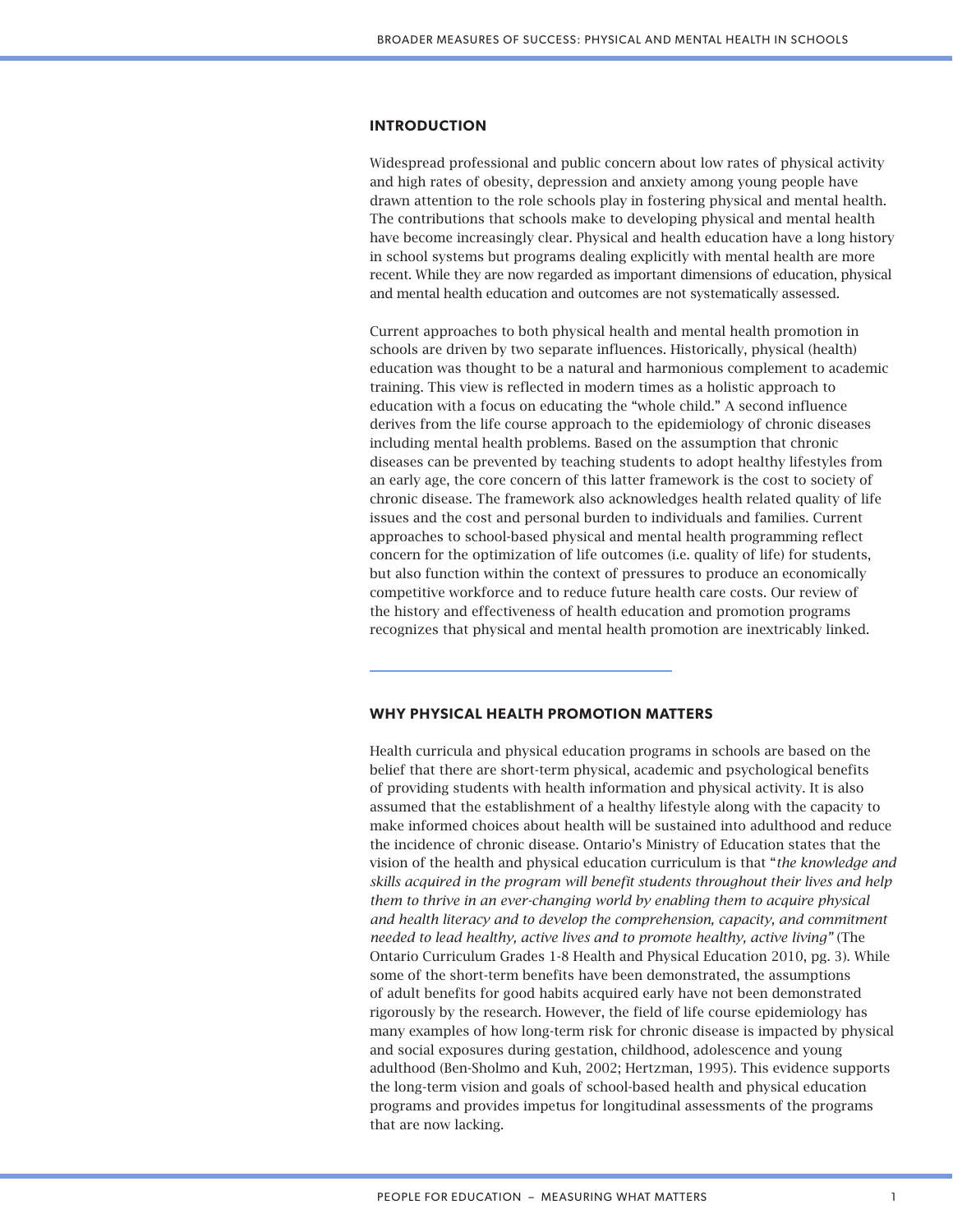... successful school-based mental health promotion holds the promise of reducing short and long-term distress to individuals and costs to society.

In the mid to late 1980's the American Academy of Physical Education (Malina, 1987), the American Academy of Pediatrics Committees on Sport Medicine and School Health (1987), and the American College of Sports Medicine (1988) all called for school physical education to adopt health-related activity goals in response to the growing public health concerns related to physical inactivity. Before this period there had been little recognition of the role that schools could play in enhancing students' physical activity levels and subsequent health outcomes. However, during the 1990's recognition of the global obesity epidemic began to emerge and increasingly public health groups called for schools to become engaged in promoting children's physical activity to contribute to the prevention of diabetes, cardiovascular disease, and other non-communicable diseases associated with inactivity and obesity (Sallis, McKenzie, Beets, Beighle, Erwin, & Lee, 2012). Lipnowski & Leblanc (2012) reported that the prevalence of obesity has nearly tripled over the last 25 years, with up to 26% of young people (2 to 17 years of age) overweight or obese. Health consequences of childhood obesity include insulin resistance, type 2 diabetes, dyslipidemia, hypertension, obstructive sleep apnea, nonalcoholic steatohepatitis, poor self-esteem and a lower healthrelated quality of life. On a societal level, reducing chronic disease is an important economic issue in the context of spiraling health care costs. It has been estimated that 42% of Canada's total direct health costs and over 65% of indirect costs are for chronic diseases. Thus the concerns both for the health of our children and escalating health care costs, have driven increased interest in school health and activity program as a way of preventing the long-term costs of chronic disease.

## **WHY MENTAL HEALTH PROMOTION MATTERS**

The goals of school-based mental health promotion and intervention programs have short- and long-term goals compatible with those of health promotion. In mental health the pathways to morbidity are very clear. Presence of a psychiatric diagnosis in childhood increases the odds of having a disorder in adolescence which in turn leads to increased odds of mental illness in adulthood (Investing in Mental Health, 2010). Therefore, prevention and early effective treatment has long-term payoffs for individuals and society. It is now known that the majority of mental health disorders emerge during childhood and adolescence. Estimates suggest that about 15 percent of young people have a mental disorder of some kind (Waddell et al., 2002), growing to as high as 25 percent in adulthood (Kessler et al., 2005). These disorders range from those that are highly prevalent but amenable to treatment (such as anxiety and depression) to those that are less common but extremely debilitating and persistent (such as autism and schizophrenia). The influence of mental disorders on individuals can be both immediate and far reaching. Each year, thousands of young people end their lives by suicide, making this the second leading cause of death following motor vehicle collisions in Canadian youth aged 10 to 24 years (Anderson & Smith, 2003; Statistics Canada, 2009). Despite the high prevalence of mental illness, including substance abuse disorders (albeit to a lesser degree), and its impact on the lives of children and families, most young people do not seek help or receive adequate timely access to evidence-based mental health services and supports (Offord et al., 1987). The Mental Health Commission of Canada (Investing in Mental Health, 2010) estimates that mental health problems gave rise to \$50 billion in direct costs alone. Thus, given the clearly established pathways from childhood to adults mental disorders, successful school-based mental health promotion holds the promise of reducing short and long-term distress to individuals and costs to society.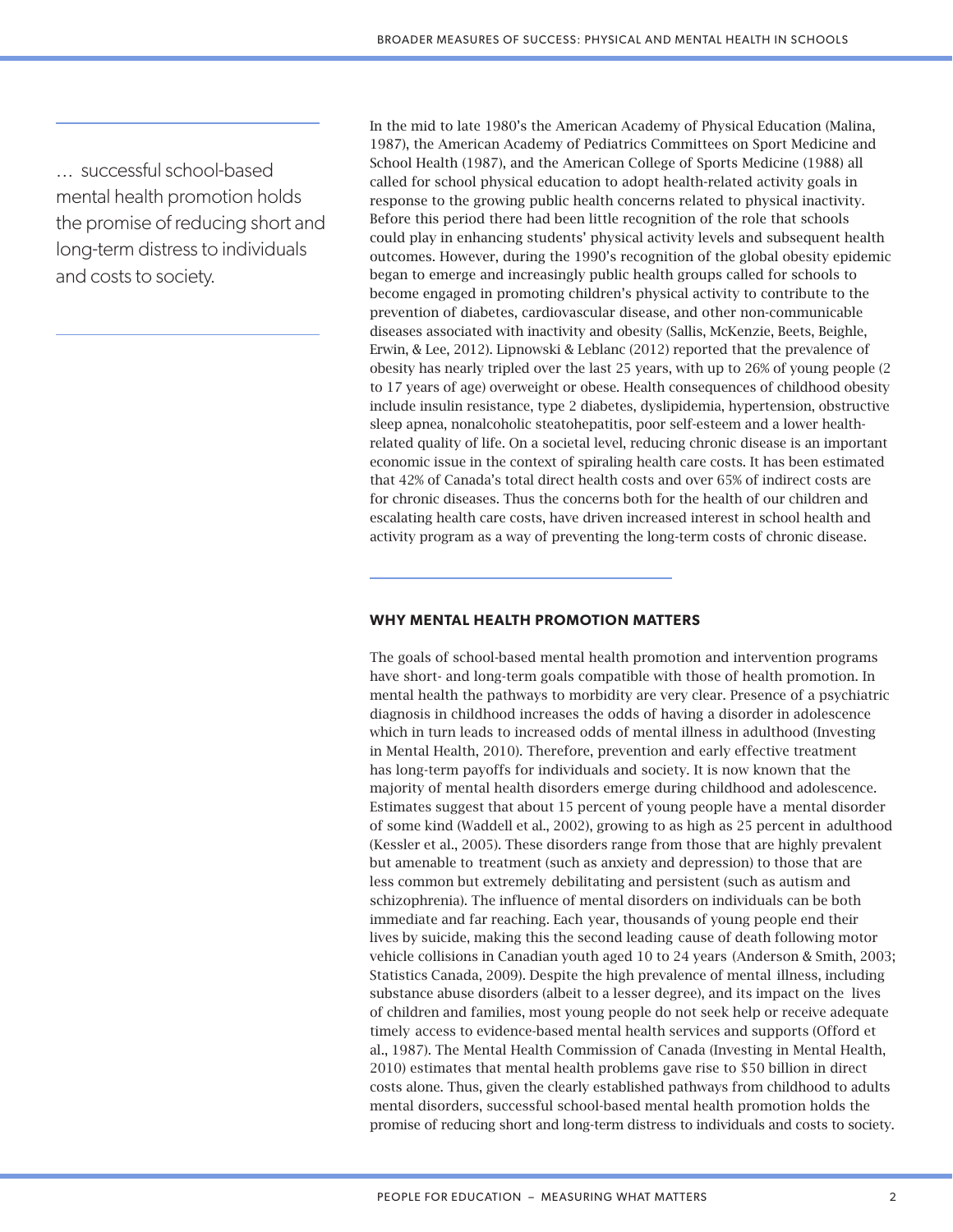## GOALS OF SCHOOL-BASED PHYSICAL AND MENTAL HEALTH PROMOTION PROGRAMS

The health related competencies that students are expected to acquire change across their years at school. They begin with enjoyment of physical activity and accumulation of knowledge about the importance of healthy eating and sleeping. By the end of secondary school students are expected to have developed appropriate personal fitness and physical skills as well as the knowledge, attitudes and commitment to lifelong healthy active living. With regard to mental health the goal is for students to be able to manage themselves and their relationships with others. This begins with age-appropriate self-regulation and cooperative interactive play in kindergarten. By the end of high school students should be able to be aware of and monitor their own internal psychological states, manage day-to-day stresses, be able to manage personal and school/work relationships and to be actively engaged in school/community. They are also expected to recognize emerging mental health issues in themselves and those around them as well as know when and how to seek help.

Both physical and mental health promotion are important from individual, social, and economic perspectives. Because of their centrality in the lives of children and youth, schools have been widely regarded as places for effective promotion and interventions in physical and mental health. We will examine how successful we have been to date.

# **HISTORY OF SCHOOL-BASED PHYSICAL AND HEALTH EDUCATION**

The Greeks developed the physiocratic school of thought which acknowledged the connection between natural/social causes and healthy development. It was understood that health and disease could not be dissociated from human behaviour or one's physical and social surround (Tountas, 2009). Physical education reached a pinnacle in ancient Athens where individual excellence was the goal. The Athenians sought harmony of both the mind and body and thus physical education and training was held in high esteem and occupied a prominent place in most education programs. The object of physical education was not for the cultivation of physical development alone, but rather for the development of the overall individual (Mechikoff & Estes1993).

In the late 19<sup>th</sup> century, physical education was based on European approaches to what was termed "gymnastics." These systems were often built around equipment and focused on strength and skills. In the early part of the 20<sup>th</sup> century, as school systems developed in North America, organized sports and games became a larger part of physical education (Siedentrop, 2001). During the 1930's physical education was played down but with the advent of World War II fitness became the focus behind a revival of physical education which emphasized the development of strength, endurance, coordination and the skills for military service. The measurement of these skills (e.g. strength, speed, agility, climbing, etc.) became a major part of physical education and in some areas remains so.

In the 1980's, two lines of research had a broad impact on the development of the field of physical health promotion. The first was the work of epidemiologists revealing the rapidly rising rate of obesity in the North American population and the concomitant rise in prevalence of non-communicable chronic diseases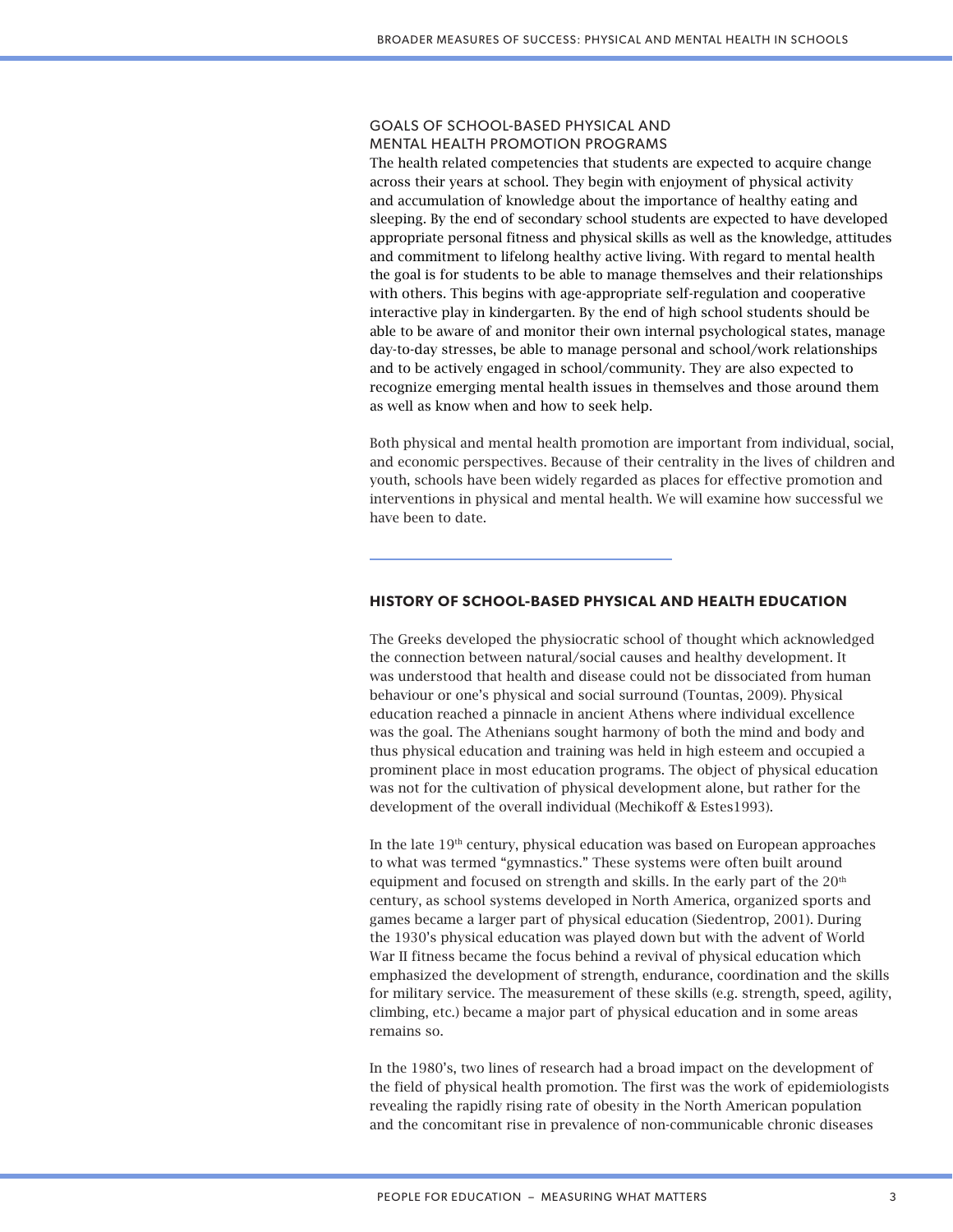The whole school environment, including its individuals and their relationships, the physical and social environment and ethos, community connections and partnerships, and policies, are seen as important areas for action if a school is to promote health.

such as cardiovascular disease, type-2 diabetes, and cancer. At the same time, evidence began accumulating to suggest that regular exercise (with emphasis on aerobic exercise) could help to control weight, reduce body fat, improve circulatory function, control blood-glucose levels, increase insulin sensitivity, and reduce stress and depression (Blair, Kohl, & Powell, 1987). These two lines of evidence resulted in physical education's transformation from a "fitness model' to what has been labelled as "health-related physical education" (McKenzie and Sallis, 1996). The health benefits of physical activity have remained as an integral part of the argument for physical education into the present day. The thrust is to develop children's knowledge, attitudes, and physical activity practices in the belief that they will lead to adult lifestyle choices that will enhance well-being and lower the risk of chronic disease (Baranowski et al., 1997). This model has had a profound influence on the comprehensive school health programs that are common today.

The development of the 1986 Ottawa Charter for Health Promotion (World Health Organization, 1986) provided the impetus for the development of the two most widely used school health promotion initiatives today, namely the Health Promoting Schools (HPS) and Comprehensive School Health (CSH) frameworks (St. Leger, Kolbe, Lee, McCall, & Young, 2007; Veugelers, & Schwartz, 2010). Although these frameworks differ in name, both frameworks address the broader school environment and have the same basic goals of advancing student health and achievement.

## HEALTH PROMOTING SCHOOLS (HPS)

The initial concept of the HPS framework evolved in Britain and Europe and was concerned with three main considerations:

- 1. The specific time allotted to health related issues in the formal curriculum through subjects such as Biology, Home Economics, Physical Education, Social Education and Health Studies;
- 2. The 'hidden' curriculum of the school including such features as staff/pupil relationships, school/community relationships, the school environment and the quality of services such as school meals;
- 3. The health and caring services providing a health promotion role in the school through screening, prevention and child guidance (Young, 2005, p. 113).

Since 1986, the Health Promoting School concept has come to include empowering students by including them in the planning and decision-making processes. Currently, the World Health Organization (2014) defines a Health Promoting School as "…one that constantly strengthens its capacity as a healthy setting for living, learning, and working." The whole school environment, including its individuals and their relationships, the physical and social environment and ethos, community connections and partnerships, and policies, are seen as important areas for action if a school is to promote health.

## COMPREHENSIVE SCHOOL HEALTH (CSH)

The CSH framework was first established in North America during roughly the same period as the HPS model. Similar to the HPS framework, the CSH movement originates from the Ottawa Charter for Health Promotion (WHO, 1986) and addresses school health in a planned, integrated, and holistic way in order to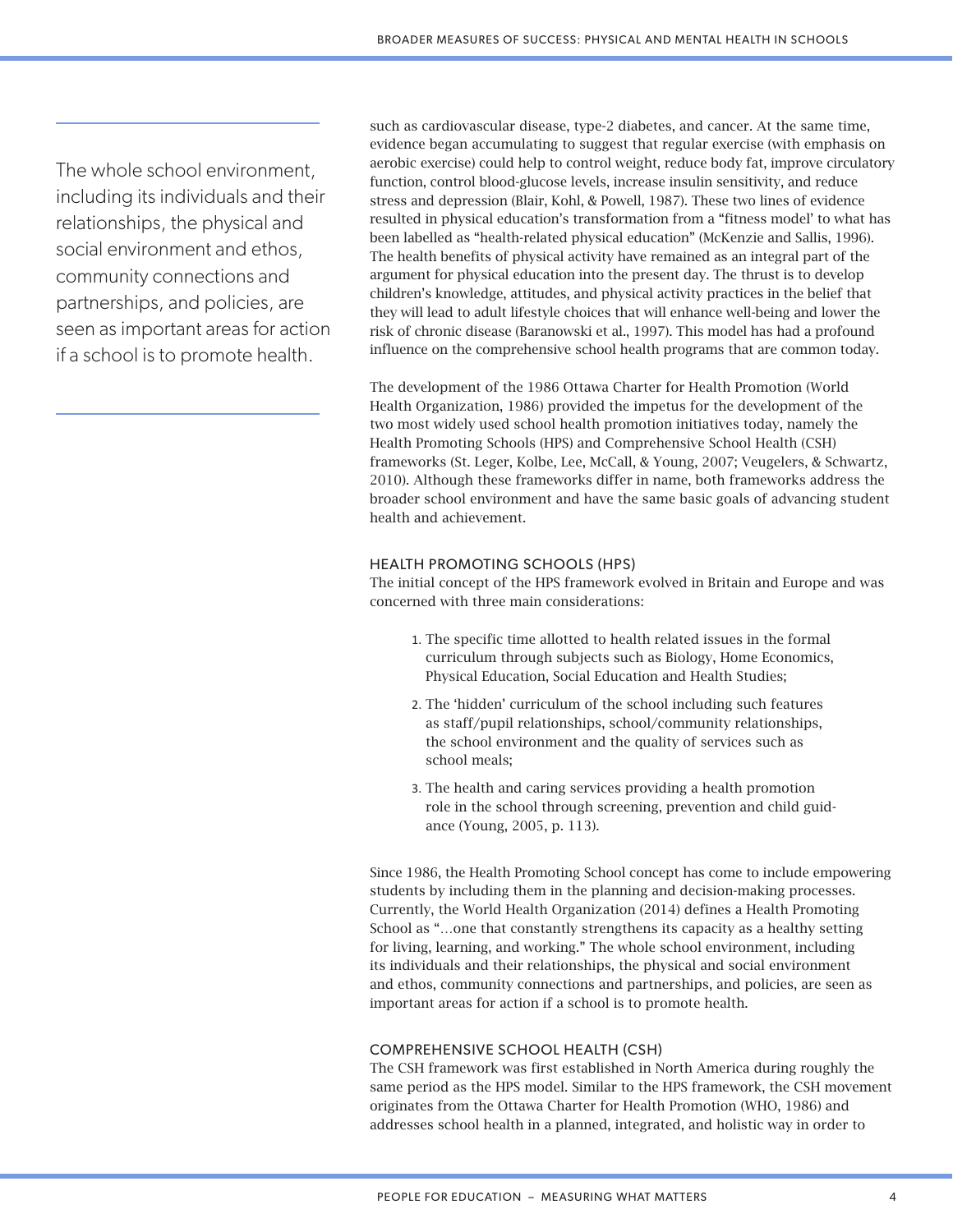support improvements in student achievement and wellbeing (Joint Consortium for School Health, 2014). Since its inception, the CSH framework has grown in popularity and has been implemented in more than 40 countries around the world (Veugelers & Schwartz, 2010).

The Joint Consortium for School Health (JCSH; 2014) has identified four pillars for CSH: 1) teaching and learning; 2) social and physical environments; 3) healthy school policy; and 4) partnerships and services. The teaching and learning pillar concentrates on the curricular and non-curricular education of students and the preparation and professional development of teachers in the areas of health. The goal is to provide age-appropriate knowledge and experiences that help students build the skills to improve their health and academic outcomes. The social and physical environment pillar is concerned with promoting health and mental health by supporting the development of quality relationships and the emotional wellbeing of students and staff, in addition to paying attention to how the physical context either promotes or hinders health development including safety, access to facilities and resources, and the quality of air and water. Healthy school policy refers to the management practices, decision-making processes, rules, procedures, and policies at all levels that influence health and affect the development of a respectful, welcoming, and caring school. The partnerships and services pillar is committed to building supportive working relationships within schools, between schools, and between schools and other community organizations.

# ADDITIONAL COMPONENTS OF WHOLE SCHOOL HEALTH PROMOTION INITIATIVES

When Canadian schools implement health promotion initiatives modeled on the JCSH framework, many of the program components address mental as well as physical health issues. For example, there is often a focus on positive school culture and positive learning environments, and concern for the quality of relationships within the school community. Life skills, such as stress management, are also included. There are components designed to prevent tobacco, alcohol, and drug use and to reduce other types of risky behaviours. Sex health education and healthy sexuality is addressed starting in elementary school and throughout high school (with parental permission, students may be permitted to opt out of these programs). The Public Health Agency of Canada (2008) set out guidelines for sexual health education in Canada. These guidelines recommend defining sexual health after the World Health Organization (2006) which defines sexual health as "a state of physical, emotional, mental and social well-being in relation to sexuality" and defines sexuality as "a central aspect of being human throughout life encompasses sex, gender identities and roles, sexual orientation, eroticism, pleasure, intimacy and reproduction." The definition stipulates that "for sexual health to be attained and maintained, the sexual rights of all persons must be respected, protected and fulfilled." (World Health Organization, 2006). As the paper on social and emotional learning discusses, self-awareness is a central skill leading to the development of an evolving self-identity which is important to mental health. One's sexual identity is a core aspect of self and as critical to good mental health as sexual health is to good physical health. Recognizing the schools' role in supporting this development, Ontario in 2012 amended the Education Act by passing the Accepting Schools Act. The preamble to the act asserts that "all students should feel safe at school and deserve a positive school climate that is inclusive and accepting, regardless of race, ancestry, place of origin, colour, ethnic origin, citizenship, creed, sex, sexual orientation, gender identity, gender expression, age, marital status, family status or disability." Along with the many other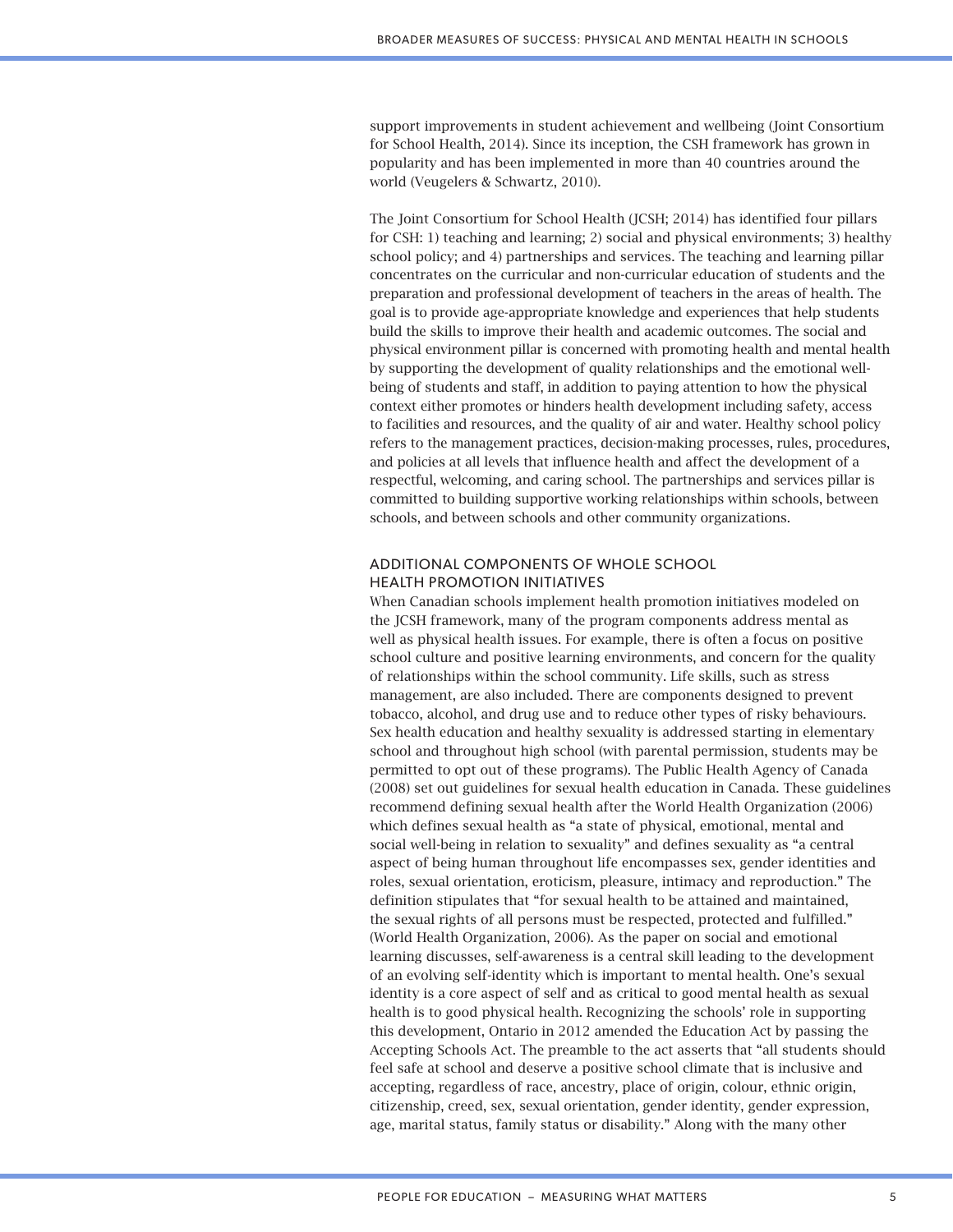attributes, the Act stipulates the right of students to feel safe and included regardless of their sexual identities.

# EFFECTIVENESS OF THE HPS AND CSH APPROACHES ON PHYSICAL HEALTH

An overarching question is how well have the HPS and CSH frameworks been implemented? Stewart-Brown (2006) noted that there is a dearth of studies that have included all of the components of either framework in their methodology or evaluation. One approach to looking at how closely the models have been followed is to carry out curriculum policy analysis. Thomson and Robertson (2012) have done such an analysis across Canadian provinces and territories since all (except Quebec) have endorsed the JCSH framework. Thomson and Robertson (2012) concluded that the majority of provinces and territories across Canada do not have curriculum policies that are fully in-line with the CSH framework. Most absent were curriculum policies explicitly directed at the empowerment of children and at health literacy. Not one province or territory could claim such an empowerment stance, and only five provinces have integrated aspects of critical health literacy into their curriculum.

#### HEALTH AND WELL-BEING

Evidence for the effectiveness of HPS and CSH programs to enhance health outcomes remains scarce since few studies have examined initiatives that incorporate all or even multiple components of the proposed frameworks (Bassett-Gunter, 2012). However, when schools do use aspects of a whole-school health promoting approach positive outcomes have been reported. For instance, the Alberta Project Promoting Active Living and Healthy Eating Schools initiative (APPLE) has adopted a comprehensive approach and reported several beneficial outcomes. After two years of implementation students at APPLE schools were more physically active, had a lower likelihood of obesity, and consumed more fruits and vegetables and fewer calories than students from other schools across the province (Fung, Kuhle, Lu, Purcell, Schwartz, Storey, & Veugelers, 2012). HPS and CSH programs that are most effective in changing students' health or healthrelated behaviours tend to be intensive, long-lasting and involve a multi-pronged approach that includes teaching about health, changes to the school environment, and creating partnerships with the wider community (Stewart-Brown, 2006).

Health promotion programs have been shown to be effective in increasing the duration of physical activity and the rates of vigorous activity as well as decreasing the duration of watching television (Stewart-Brown, 2006; Dobbins et al., 2013). In contrast, the results of medical outcomes such as pulse rate, blood pressure and BMI are not consistently positive (Dobbins et al., 2013; Klakk et al., 2014). Sexual education programs have been shown to reduce risky sexual behaviors in young people (Sexual Information and Education Council of Canada, 2009; Silva, 2002)

## ACADEMIC ACHIEVEMENT

Even when most components of the HPS or CSH models are implemented, studies rarely report educational outcomes (Rowling and Jeffries, 2006.) However, the evidence does suggest a positive relationship between healthy school communities or individual components of the CSH and HPS frameworks and improved academic outcomes (Basch, 2011; Murray, Low, Hollis, Cross, & Davis, 2007). The authors of a recent review (Rasberry et al., 2011) that examined the association between school-based physical activity and academic achievement substantiated earlier findings. They reviewed 251 associations representing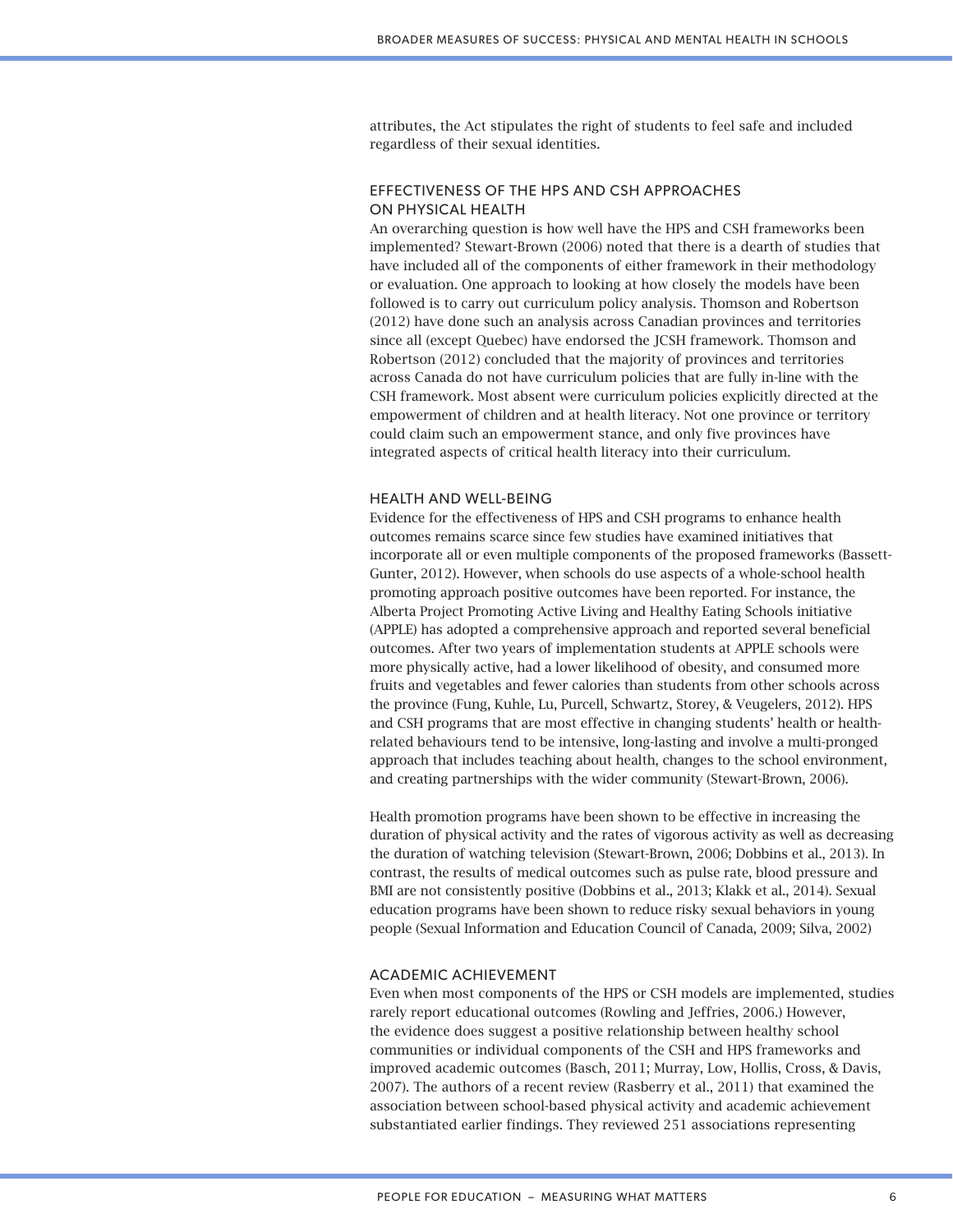measures of academic performance, academic behaviour, and cognitive skills and attitudes indicating that slightly more than half (50.5%) of the associations were positive and less than two percent were negative. These results suggest that increased school physical activity is either positively associated with academic achievement or not associated. It also strongly suggests that dedicating extra time for physical activity in schools does not hinder academic achievement.

## SUMMARY OF PHYSICAL HEALTH PROMOTION

Overall, despite a lengthy history and well-developed and disseminated multidimensional models for school-based health promotion, the evidence for the sought-after academic and health outcomes is not as extensive as one would like. It is established that school-based programs can change health knowledge, eating choices, activity levels and are associated with improved academic achievement. However, there is no longitudinal evidence that these changes lead to healthy adult lifestyles that in turn lead to improved well-being and lower prevalence of chronic diseases. Nevertheless, there is enough positive evidence to pursue comprehensive models of health promoting schools. Stewart-Brown (2006) in a review of reviews, indicated that successful programs tend to be of longer duration and higher intensity and to involve the whole school community (students, teachers, staff and parents/communities). Successful programs are generally multifactorial, with curricular components, changes to school environment/culture, and training of the school-based program leaders. It is essential that programs be chosen and implemented based on solid research evidence and must be evaluated to ensure they are properly implemented and achieve the intended outcomes.

## HISTORY OF SCHOOL-BASED MENTAL HEALTH PROMOTION AND INTERVENTION

From the time of the early Greeks, physical education included elements of psychological development. Once school health curricula were developed, they usually included some coverage of mental illness and alcohol/substance abuse. However, it was with the emergence of health promoting schools/comprehensive school health that explicit mental health programs were developed. As had happened with comprehensive school health, school-based mental health soon evolved a "whole school and community" framework.

The dominant model for implementation of school-based mental health is represented by Figure 1 on the following page from Rowling and Weist (2004). The basis for school mental health is the need to shape the school organization to create an environment which is 'health promoting' for all members indicated in the first tier. This involves the quality of the relationships among teachers, parents and students and community agencies, a positive school ethos and the reinforcing role of school policies. The creation of safe and positive learning environments in all classrooms is another attribute (Weist, 2002). A second tier for action is the provision of curriculum designed to promote mental health and to reduce mental health problems. This includes mental health literacy and programs designed for destigmatising mental illness, dealing with bullying/ aggression, building resilience, and substance use prevention. The third tier acknowledges the need for school-based structures designed to identify and provide additional support for those students dealing with particular social, emotional, learning or mental health problems and mental disorders. The fourth tier focuses on the small percentage of students who require professional assessment and/or treatment for mental health problems by external health services or community agencies. In this work parents are often key partners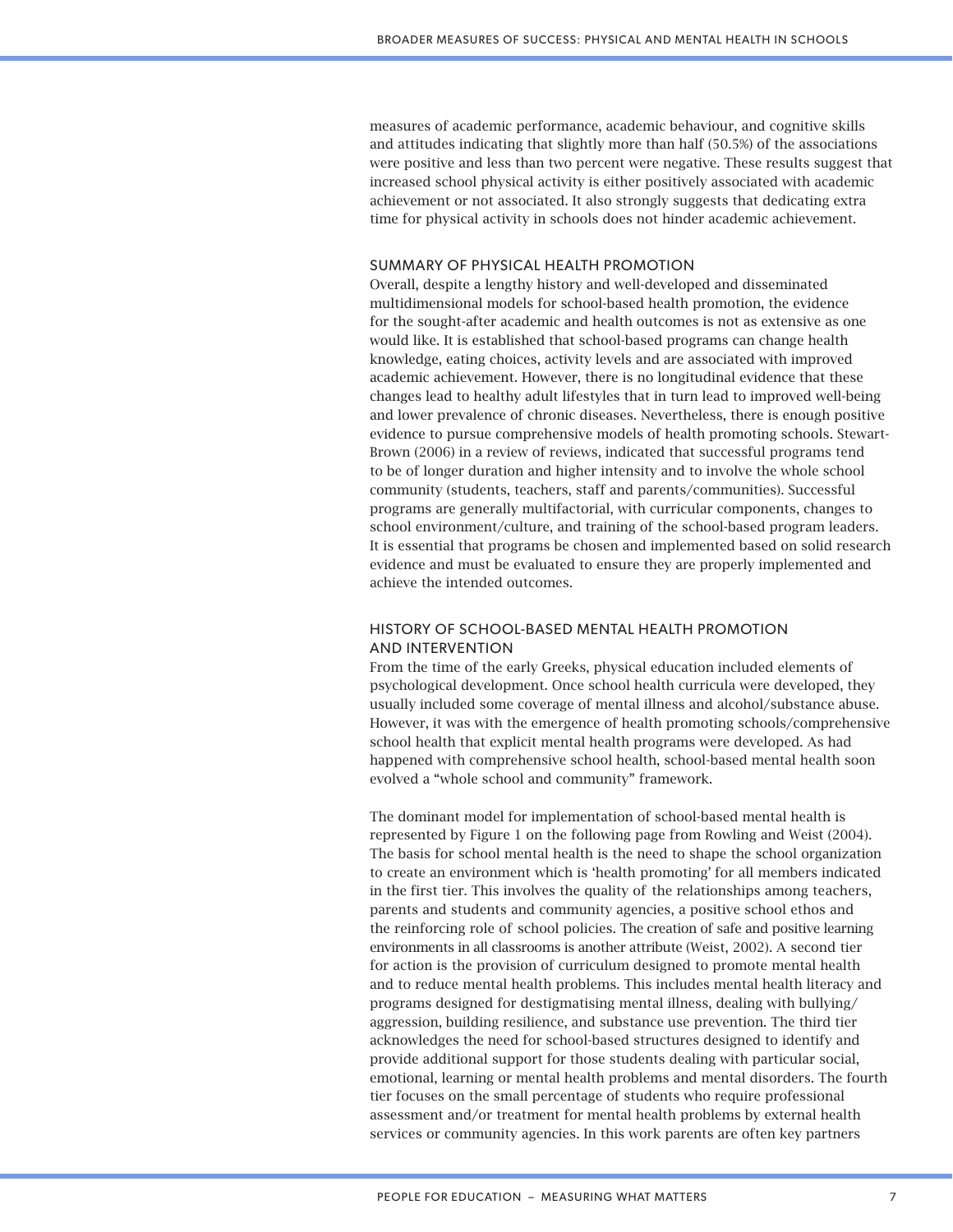and good collaboration and transition protocols are necessary to facilitate smooth pathways to care and back to the school. These final two tiers reflect the importance of schools, and especially teachers, as critical identifiers or "gatekeepers" in the early detection of children/adolescents who need specific support and/or professional care.

While this framework has been adopted around the world in varying forms (Rowling and Weist, 2004), it leaves open the decisions about which tiers will be the focus for schools or school boards. The focus of this review falls on the first two tiers: universal mental health promotion and specific or targeted programs. However, the essential components of child/youth mental health promotion are the fostering of self-regulation and social emotional skills. The age-appropriate development of these skills forms the foundation of mental health and, therefore, the key efforts of school-based mental health promotion will reside in the embedded instruction of these skills. Since self-regulation and social emotional skill development are covered in a companion paper, we will confine our review to initiatives aimed at improving mental health literacy and reducing stigma as well as specific intervention programs to increase resilience, and reduce /prevent bullying and aggression and alcohol/substance abuse.

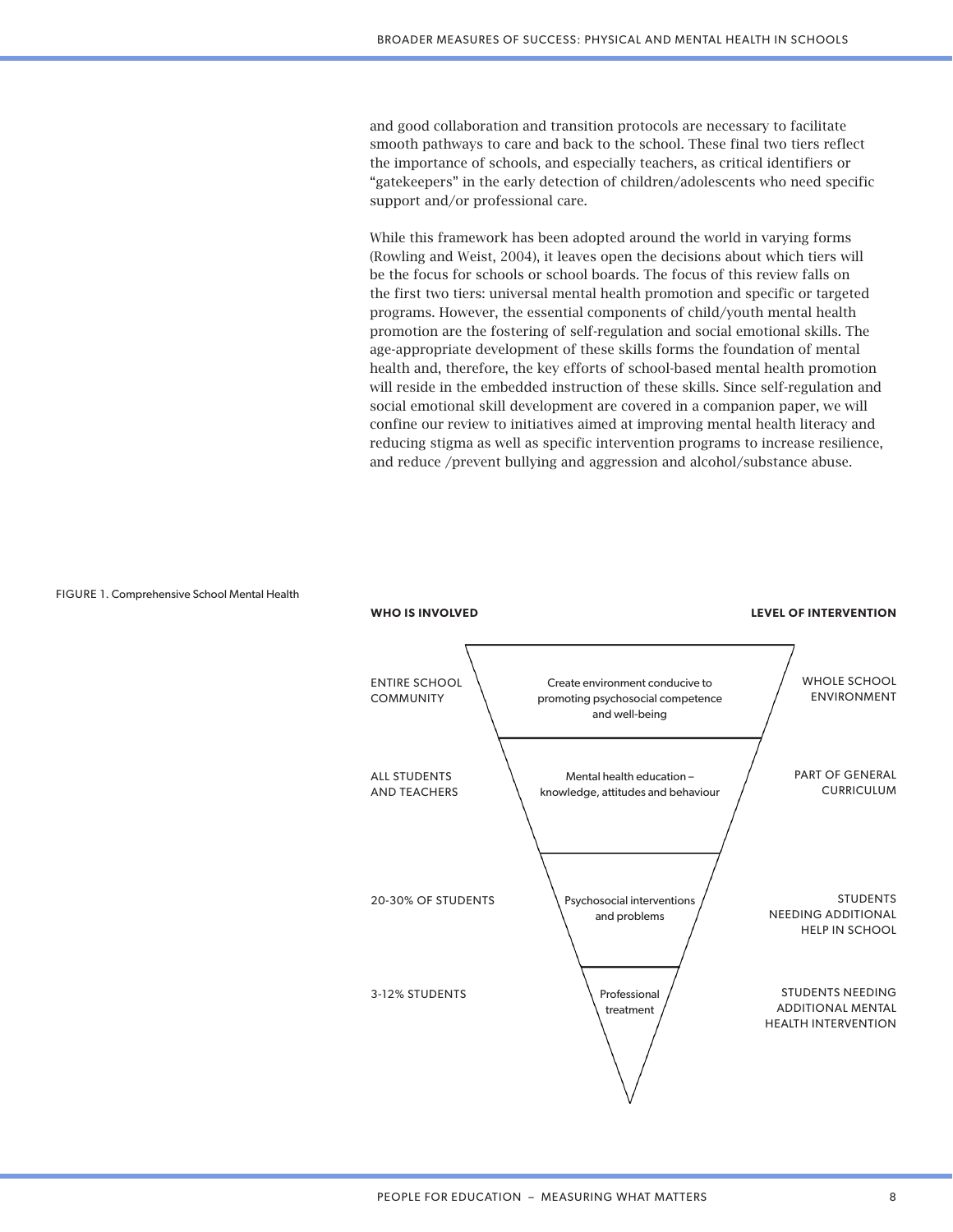#### MENTAL HEALTH LITERACY

A key way to develop commitment to mental health promotion in the whole school community is to provide mental health literacy training for educators, school staff, students and parents. Using literacy in this way is based on successful health promotion programs that have enhanced health literacy (Sanders et al., 2009). Mental health literacy is defined as "knowledge and beliefs about mental disorders which aid their recognition, management, or prevention" (Jorm et al., 1997). Thus literacy encompasses information about mental health problems and what we know about preventing and addressing them. In fact, Jorm (2012) has recently argued that increasing national mental health literacy in all segments of the population may hold promise for producing better population mental health.

The necessity for better educator literacy is emphasized by Wilson's (2007) report that teachers or school counselors are the adults to whom adolescents were most likely to disclose mental health concerns. Short, Ferguson and Santor (2009) reported that the majority of educators interviewed expressed a high degree of concern about students' mental health problems but admitted being poorly prepared to accurately identify or support students with problems. Also, Burns and Rapee (2006) have documented that many 15-17 year old are unable to recognize depression. Finally, the majority of students and 40% of parents indicate that embarrassment or stigma would keep them from seeing mental health professionals (Investing in Mental Health).

The goals for mental health literacy campaigns in school contexts are broad: (1) to better enable educators to identify, support and refer students needing help; (2) to increase knowledge and behaviours in teachers, students and parents about supporting good mental health and well-being; (3) to increase the willingness of students and parents to seek help for mental health issues; and (4) to decrease stigma towards individuals living with mental illnesses.

Rickwood and colleagues (2004) reported that in-school interactive presentations by people with lived experience of mental illness resulted in large self-reported increases in knowledge; moderate decreases in stigma but almost no impact on intention to seek help. Pinfold and colleagues (2005) showed that implementing a school-based mental health awareness program reduced stigma toward mental health problems and Naylor and colleagues (2009) reported similar results for a mental health teaching program for high school students.

Recently in Canada, a *Mental Health & High School Curriculum Guide* was created consisting of a teacher self-study module which provides basic information about mental health and the identification and linking of students experiencing mental health problems with health providers. In addition, it includes six modules for students that address the following domains of mental health: 1) stigma; 2) understanding mental health and mental illness; 3) specific mental disorders that onset during adolescence; 4) lived experiences of mental illness 5) helpseeking and support; and, 6) the importance of positive mental health. Kutcher and colleagues (2013) reported that this program was successful in raising the mental health literacy of students and teachers.

Although there is currently little empirical literature, the existing evidence suggests that programs can be mounted in schools that will achieve the goals for mental health literacy. It is critical that all programs delivered be evaluated for effectiveness.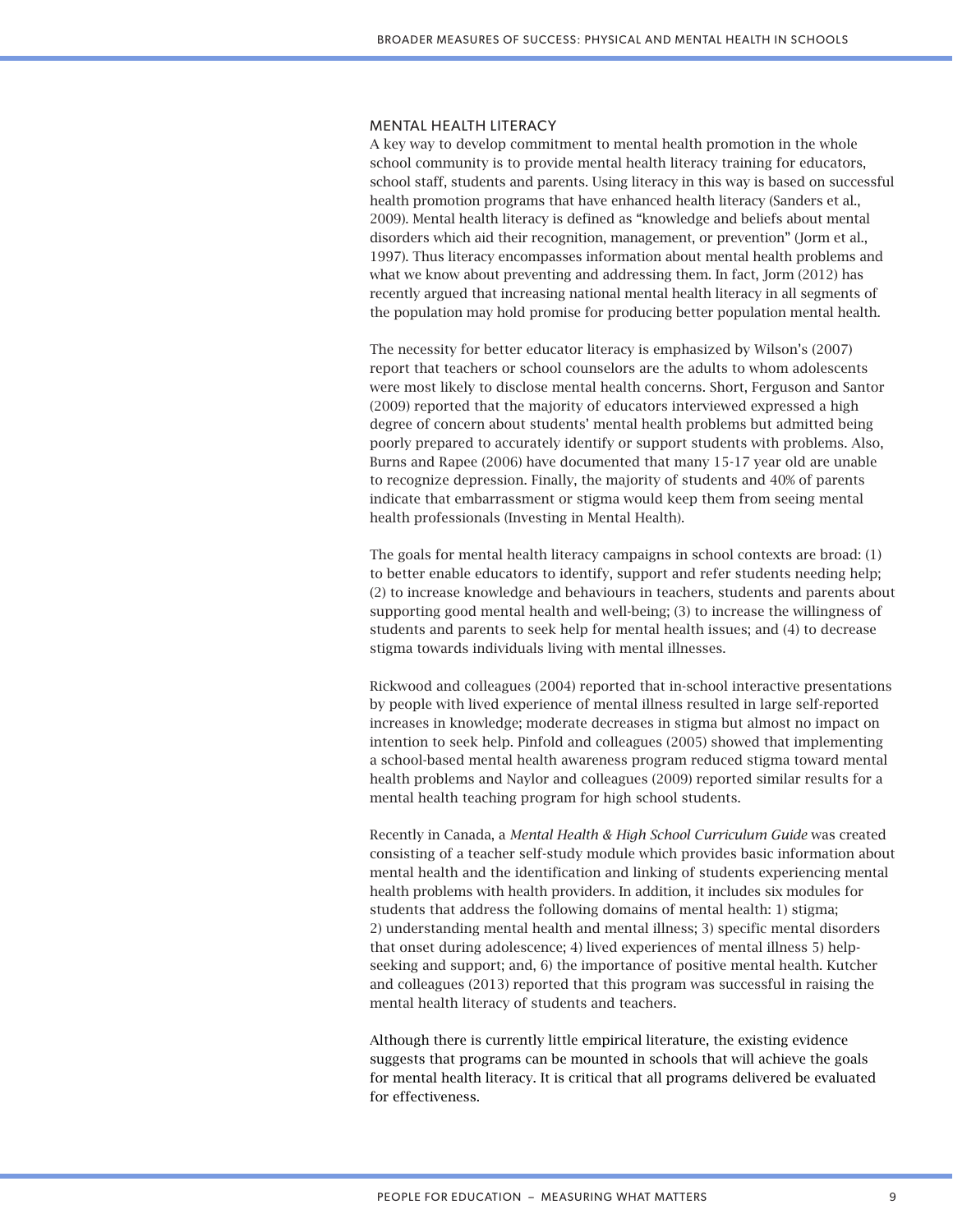#### RESILIENCE PROGRAMS

The capacity to cope with adversity and continue to function and develop well under difficult conditions is called resilience. Resilience is a key component of mental health and, therefore, is often considered an indicator of good mental health or well-being. Many school-based programs have been designed with the goal of increasing students' strengths or protective factors as a way of increasing resilience. Recent reviews have focused on some strong programs which have shown favourable results on evaluation. For example, Brownlee and colleagues (2013) cite Barrett's (2003) FRIENDS program as an example of a high quality program demonstrating successful outcomes. The program (described in Brownlee et al., 2013) teaches social and emotional skills to elementary and high school students and has resulted in increased self-esteem and hope for the future in elementary students as well as reduced symptoms of mood disorders in students at both elementary and secondary levels. However, no measures of resilience were used and the program focuses exclusively on the school context despite the fact that home and community social factors are important contributors to resilience, as pointed out by Ungar and colleagues (2014). However, there are other studies that underline the importance of relationships in the school context for increasing resilience and well-being (Ungar et al., 2014). In general, there is an over-reliance on academic achievement and school engagement as outcome measures but these measures may not be appropriate for many social and cultural groups. Brownlee and colleagues (2013) also acknowledge this measurement issue and list a number of specific resilience measurement tools which could be used in future research or assessment.

## PROGRAMS TO REDUCE/PREVENT BULLYING AND AGGRESSION

Bullying and aggression are common psychosocial problems among children and reflect difficulties in forming and sustaining positive relationships (Pepler and Ferguson, 2013). These problems are so pervasive that in 2006 a Canadian network of researchers and community partners was formed to address the issues in a broad and proactive way. The focus of the network has been to promote relationships and prevent violence (www.prevnet.ca) by mobilizing knowledge, moving evidence-based practice into the community and advocating for policies which will reduce bullying and violence. The last few decades have seen a proliferation of anti-bullying and anti-violence programs in schools. Many of these programs have not been sustained and few have been evaluated. Our understanding of this phenomenon has been aided by research conducted by Cunningham and colleagues (2009). They examined teacher preferences for choosing bullying prevention programs and found that teachers preferred programs supported by the anecdotal reports of colleagues from other schools rather than those based on scientific evidence.

After reviewing different types of school-based mental health programs, Stewart-Brown (2006) noted that interventions to reduce aggression and violence were among the most effective. Many of these were modelled on the Olweus Bullying Prevention program (Olweus, 1993). Within this approach, it is considered essential to involve all members of the school community: teachers, school staff, students and parents. Smith and colleagues (2004) synthesized the literature on evaluation of whole-school anti-bullying programs. They found the largest effects for programs implemented in elementary or middle schools and for programs that included a process for monitoring the implementation to ensure that program guidelines were adhered to. Stewart-Brown (2006) noted that programs were most successful *" if developed and implemented using approaches common to the health promoting schools approach: involvement of the whole school, changes to the school psychosocial environment, personal skill development, involvement of parents and*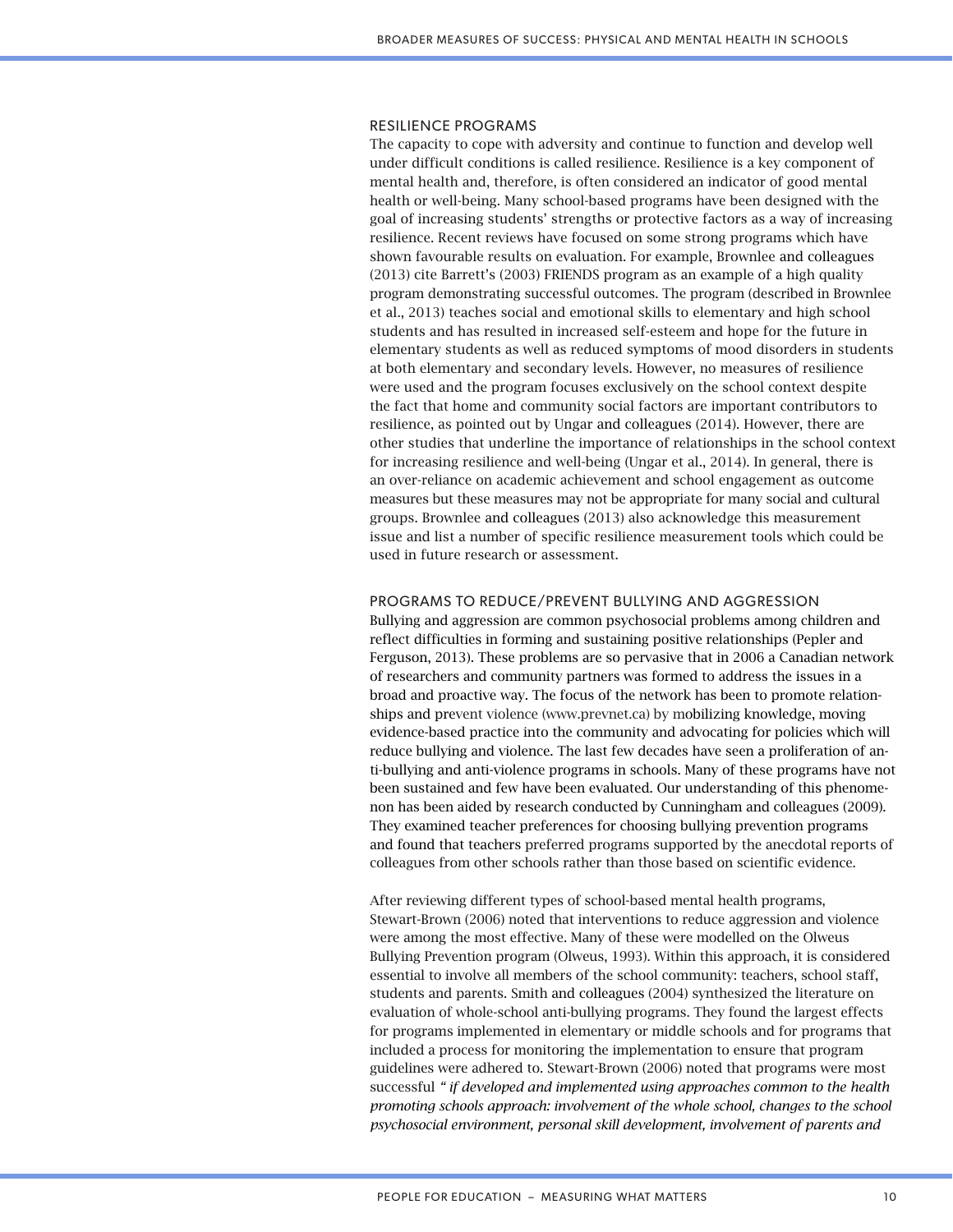*the wider community, and implementation over a long period of time"* (pg. 16). Another school-based approach to preventing/reducing violence is the Roots of Empathy program (Gordon, 2005). Roots of Empathy is a theoretically derived universal prevention program that focuses on decreasing children's aggression and facilitating the development of their social-emotional understanding and prosocial behaviors. The program is delivered by trained instructors and has as its cornerstone monthly visits by an infant and his/her parent(s) that serve as a springboard for lessons on emotional understanding, perspective taking, caring for others, and infant development. The program has been implemented in kindergarten to grade 8 classes across Canada and internationally. Two recent well-controlled studies have demonstrated positive effects on participants. A randomized study (Santos et al. 2011) indicated that the program decreased physical and indirect (relational) aggression and increased prosocial behaviours as rated by teachers. Student self-rating showed no differences. The improvements in teacher-rated aggression were maintained at a three year follow up while some of the gains in prosocial behaviours were lost. Schonert-Reichl and colleagues (2012) showed that the Roots of Empathy program delivered with a high degree of fidelity led to significant increases in peer-rated prosocial behaviours and decreases in teacher-rated proactive and relational aggression but not reactive aggression. These studies suggest that the Roots of Empathy program has potential for altering student behaviours in ways associated with better mental health and well-being.

Bullying and aggression remain pervasive problems for Canadians. Using schoolbased programs to address these issues makes sense as young people spend a good portion of their time in school and school is often a place where bullying and aggression are perpetrated. It is essential that schools adopt programs which are evidence-based and implement "whole school community" approaches with fidelity and monitoring. Meanwhile, intensifying our research efforts to find ways to reduce bullying and aggression should be a priority research area to improve overall well-being.

#### SUBSTANCE ABUSE PREVENTION

The rate of alcohol and drug use by Canadian youth raises concerns about the potential for substance abuse problems during adulthood. The association with mental health is clear since the Canadian Centre on Substance Abuse (2014) confirms pathways to substance abuse through accompanying mental disorders. As that paper notes, and was confirmed by the Mental Health Commission of Canada report, School-Based Mental Health in Canada: A Final Report (2013), most broad or school-based prevention programs have had negligible or even negative results. A recent review by Newton and colleagues (2011) acknowledges the past failures of school-based prevention programs but highlights the recent success of programs that select participants based on personality profiles (Conrod, 2013). The interventions incorporate psycho-educational, motivational enhancement therapy, and cognitive-behavioural components, and include real life stories shared by high-risk youth in specifically-organised focus groups. A novel component to this intervention approach is that all exercises discuss thoughts, emotions and behaviours in ways determined by the personality profiles. These interventions have led to reduced drinking, binge drinking and problem drinking symptoms in high-risk youth over a 6-month period.

Newton and colleagues (2011) also identify successful school-based universal prevention programs and isolate the characteristics of successful programs. These attributes are shown in Table 1.

TABLE 1. Effective principles of school-based prevention for substance use

- Evidence-based and theory driven
- Acknowledge and target risk factors for substance use and psychopathology
- Present developmentally appropriate information
- Implemented before harmful patterns of use are established
- Part of a comprehensive health education curriculum
- Adopt a social influence or comprehensive approach to prevention and:
	- Provide resistance skills training,
	- Incorporate normative education
- Content is of immediate relevance to students
- Use peer leadership, but retain teachers in a central role
- Address values, attitudes and behaviours of the individual and community
- Sensitive to cultural characteristics of target audience
- Provide adequate initial coverage and continued follow-up in booster sessions
- Employ interactive teaching approaches
- Can be delivered within an overall framework of harm minimization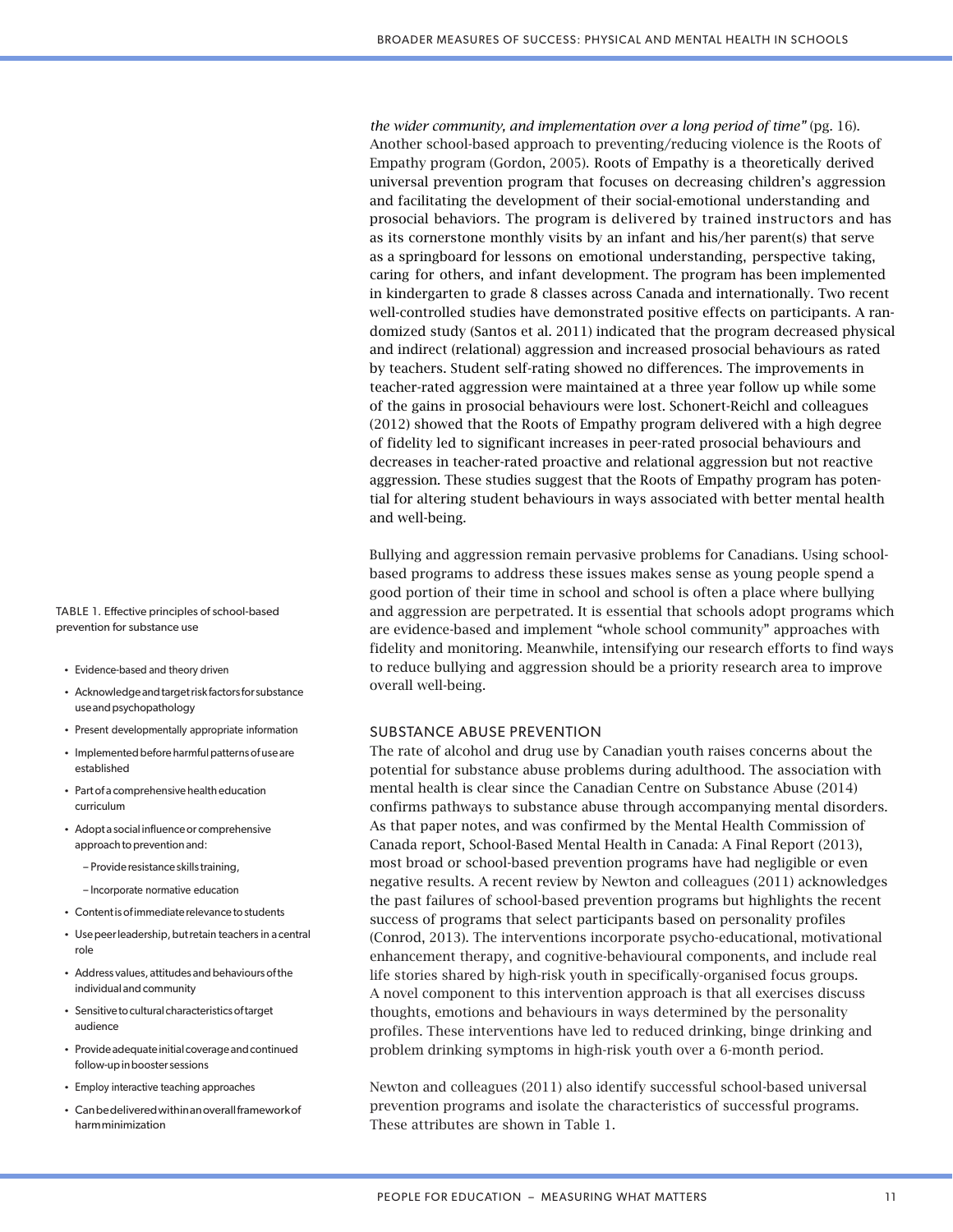Measuring the outcomes of programs is a critical component both of establishing effectiveness for programs and also of demonstrating that proven programs have been properly implemented in later practice.

Reducing alcohol and substance abuse is an important part of reducing risk behaviours and improving mental health in students. These recent demonstrations of effective programs are noteworthy and merit a knowledge mobilization effort to replace the many unproven programs currently used across Canada.

## SUMMARY OF MENTAL HEALTH PROMOTION PROGRAMS

Overall, we have clear evidence that we can use school-based programs to increase knowledge and reduce the stigma attached to mental health problems. We can increase the knowledge and confidence of educators in dealing with students' mental health issues. There are programs which reduce bullying/ aggression, improve resilience and prevent or reduce substance use. In general, effective programs are structured and delivered in ways similar to those in physical health promotion. Successful programs are multiyear, involve students, staff, families/communities and include curriculum, teaching of personal skills and changes in school environment/culture. It is also noted that universal mental health promotion programs are more effective than universal programs aimed at preventing specific mental disorders (Wells et al., 2003; Stewart-Brown, 2006). Thus it is clear that school-based mental health promotion works but that in practice we have to find ways to ensure schools select evidence-based programs and implement them with fidelity and monitoring of essential characteristics. It is also clear that we need to pay more attention to broad and consistent measures of both outcome and process.

# CONSIDERATIONS FOR BOTH PHYSICAL AND MENTAL HEALTH PROMOTION AND PREVENTION

For both physical and mental health promotion and prevention programs there are common issues in achieving successful outcomes. All reviews in both areas have noted the necessity of selecting programs that have been demonstrated to be effective (i.e. are evidence-based) and have been chosen for their applicability in the school's particular context. A second issue relates to implementation. Full implementation of "whole of school community" as outlined in models is considered ideal for producing results and yet is rare. There are few studies that report on the fidelity to model achieved in an intervention program. This is related to another common issue:the narrowness of outcome measures. First, it is important to include process measures that allow assessment of the fidelity of implementation. Second, it is important to use multiple and appropriate outcome measures as has been suggested by Lee et al. (2005), Hussain et al. (2013) and Wells et al. (2003).

## **MEASUREMENT**

Measuring the outcomes of programs is a critical component both of establishing effectiveness for programs and also of demonstrating that proven programs have been properly implemented in later practice. An important consideration for the many "whole school community" approaches to physical and mental health promotion is that reviews have noted that few studies have been carried out for programs that included all components of program models and studies often rely on a narrow set of outcome measures. However, as this review has indicated there are many programs which have demonstrated at least partial success. We will do a brief review of past measures and then consider what school systems should be measuring to ensure their goals are being realized.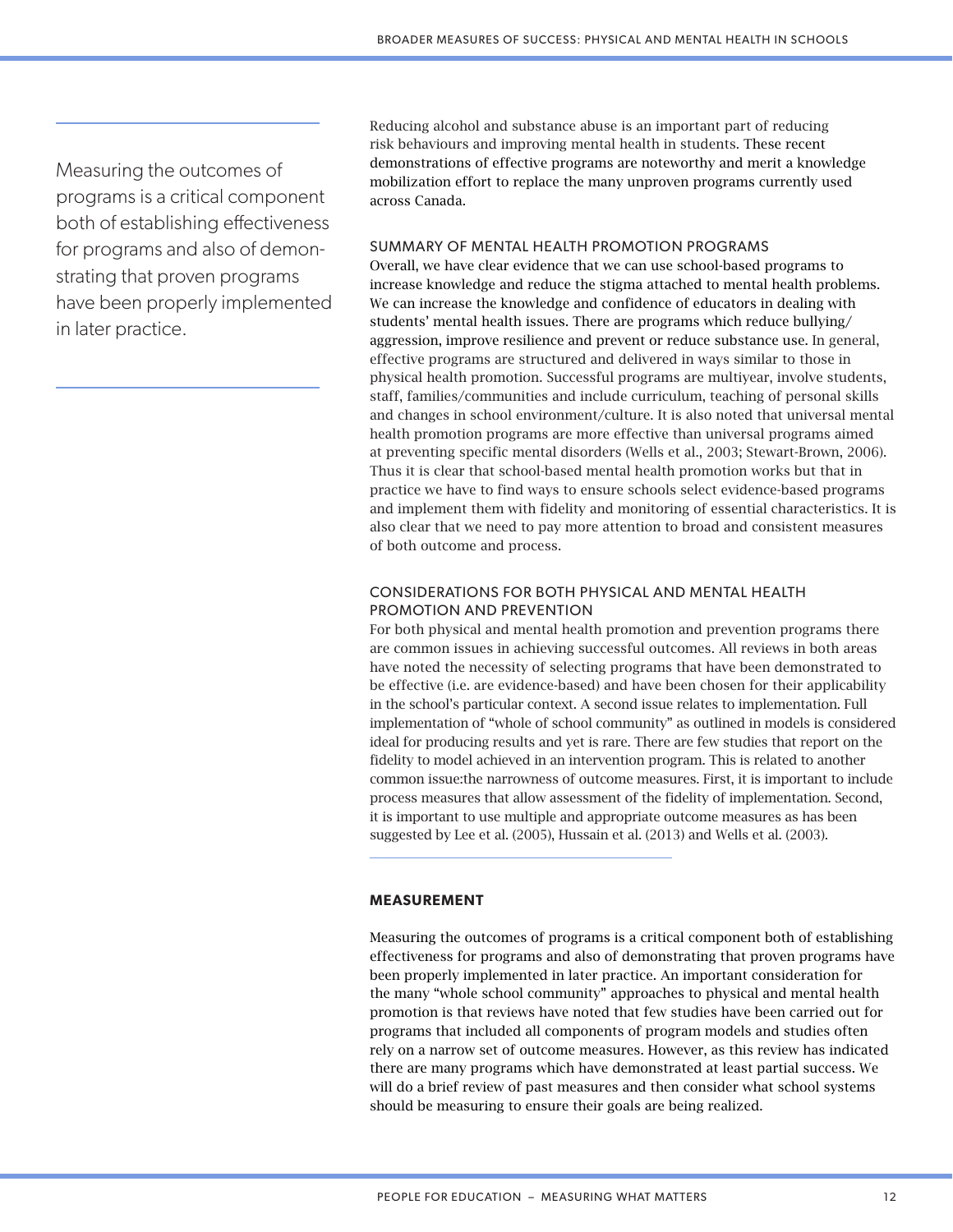#### MEASURES FROM PAST RESEARCH

There has been debate in the literature about the utility of fitness testing in schools (Lloyd et al., 2010). Tremblay and colleagues (2010) used data from the Canadian Health Measures Survey to show that the fitness of Canadian children had declined since it was last measured in 1988. Although fitness testing is not a standard practice in Canadian schools, there are excellent standardised assessments available. One example is the Guidelines for Fitness Assessment in Manitoba Schools (2004). Other systems have been used internationally such as Eurofit (1983). These assessment batteries provide a rich resource for future studies to develop useful assessment tools as well as for school boards who have included physical fitness as a goal to assess their success in promoting physical health.

As the reviews have indicated, the evidence for the impact of comprehensive models of school health or health promoting schools has been varied but show enough promise to recommend continued study (Stewart-Brown, 2004). Among the concerns raised by reviewers is the lack of a broad set of measures to include indicators for all aspects of this comprehensive approach. Lee and colleagues (2005) have proposed a model for evaluating such programs. Apart from academic achievement and physical fitness/skills, most outcome measures (attitudes, lifestyles, risk behaviours, school ethos, self-efficacy) listed in this framework rely on student self-report with some observational measures suggested. Student self-reports can be augmented by parent report of diet and activity. While it would ideal to have multiple outcome measures from more than one source, efficiency dictates that the assessment of these comprehensive models will continue to focus on student self-reports which in the past have been successful in showing effects for more targeted interventions.

The success of mental health literacy programs has been demonstrated by prepost testing of mental health related knowledge in the case of both students and teachers (Rickwood et al., 2004; Hartman et al., 2013; Kutcher et al., 2013). Assessment of reductions in stigma have used established measures of social distance, self-stigma of seeking help and self-esteem (Hartman et al., 2013). The Opening Minds (2013) initiative of the Mental Health Commission of Canada developed two 11-item scales. The first measured stereotypic attributions (controllability of the illness, potential for recovery, and potential for violence and unpredictability) and the other measured behavioural intentions related to social acceptance (desire for social distance and feelings of social responsibility for mental health issues). Questions were worded to be accessible to a grade six reading level. This is an area where there is clearly a choice of useful measures from past studies that can be used in future research.

The research literature on bullying and aggression has used observation methods as well as student, peer, teacher, and parent report (Smith et al, 2004; Schonert-Reichl, 2012). The reviews of school-based programs to build resiliency ( Brownlee et al., 2013; Ungar et al., 2014) have noted that past research has often failed to measure the contextually correct behaviours and also that they have not taken advantage of well-constructed measures of resilience. Examples of such measures are the Youth Resiliency: Assessing Developmental Strengths (YR:ADS) (Donnen and Hammond, 2007) and the Child and Youth Resilience Measure CYRM-12) (Liebenberg et al., 2013). Both of these questionnaires are self-report measures and may be of broader interest given the close association of resilience to general mental health. Effective alcohol and substance use prevention programs have used selected sample (targeted prevention) and have tended to focus on self-report of specific substances (e.g. alcohol) and clinical symptoms (Conrod et al., 2013). These targeted intervention programs have developed measures which are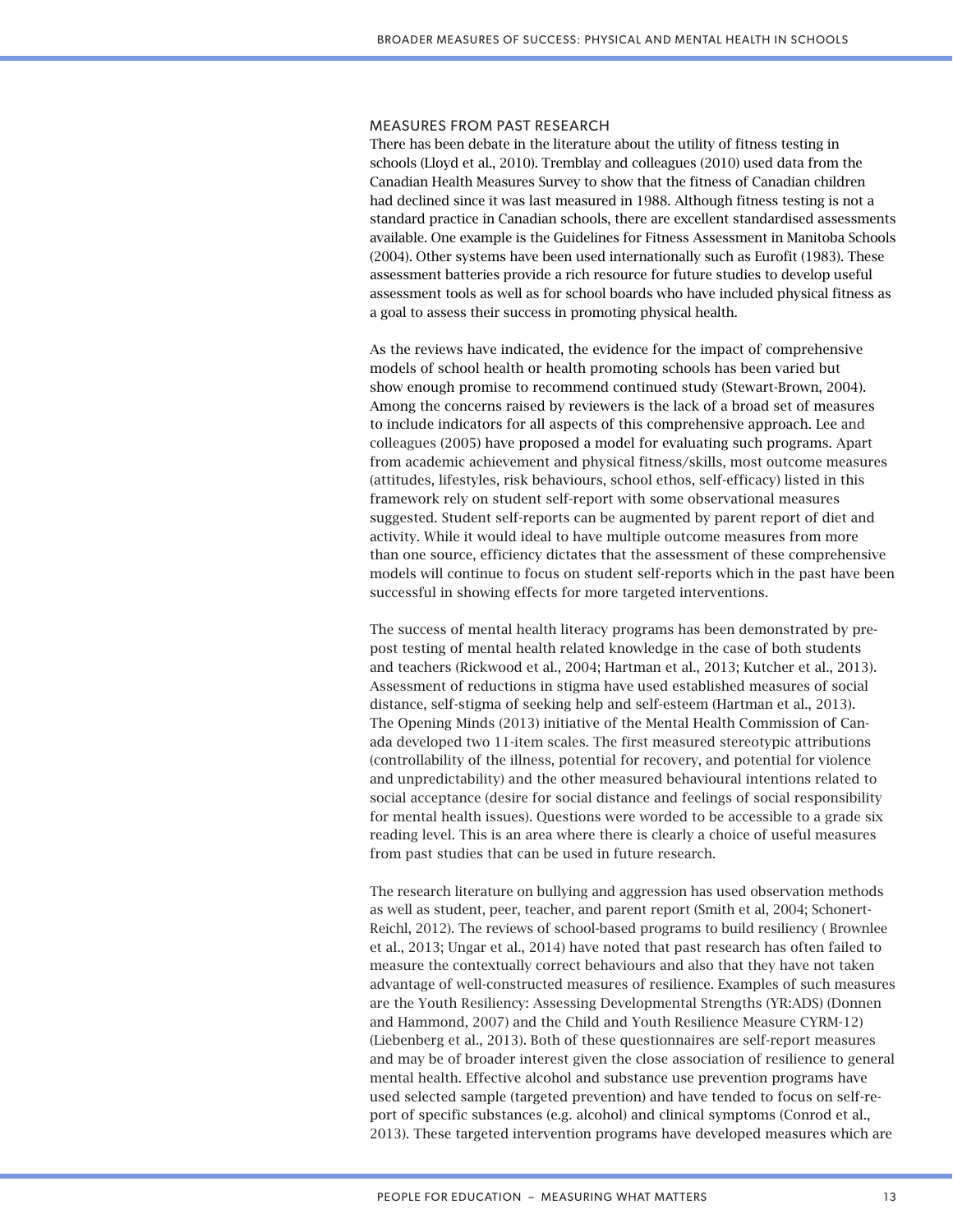suitable for evaluating future research in the areas but may have limited use at the school or system level.

There are many mental health measures for use with children and youth. For example, the Child and Youth Mental Health Service of the Anna Freud Centre compiled a compendium titled "Mental health Outcome Measures for Children and Young People (www.ana.freud.camhs.uk). This document reviews and characterizes a great many tools developed either for screening for specific or broad categories of mental health problems or for detecting change with treatment interventions. None are at all suited to the task of evaluating universal mental health or well-being promotion programs for schools which would need to assess feelings of well-being, quality of relationships with peers and adults, management of day-to-day stressors, risk behaviours, and engagement in home, school and community. Evaluating how systems are succeeding in promoting mental health at the school and school board levels will require different instruments than those used in past research.

### WHAT MUST BE MEASURED IN THE FUTURE?

A practical way to approach this question is to examine the goals or expectations education systems have set out for their health, physical education and personal development. As was noted above, the Comprehensive School Health model of health adopted in Canada has included many of the goals of mental health promotion programs. Over the past several years, many systems have adopted goals of promoting general well-being. Alberta has set out a Framework for Wellness Education (2009). The Ontario Ministry of Education launched a mental health initiative in 2011 (http://www.edu.gov.on.ca/eng/parents/mentalHealth.html) and has recently released a new "vision" for education (Achieving Excellence: A Renewed Vision for Education in Ontario, 2014) which includes student well-being as one of four explicit goals.

The Ontario Curriculum for Health and Physical Education (2010) sets out the following goals (pg. 3):

*Students will develop:*

- *the living skills needed to develop resilience and a secure identity and sense of self, through opportunities to learn adaptive, management, and coping skills, to practice communication skills, to learn how to build relationships and interact positively with others, and to learn how to use critical and creative thinking processes;*
- *the skills and knowledge that will enable them to enjoy being active and healthy throughout their lives, through opportunities to participate regularly and safely in physical activity and to learn how to develop and improve their own personal fitness;*
- *the movement competence needed to participate in a range of physical activities, through opportunities to develop movement skills and to apply movement concepts and strategies in games, sports, dance, and other physical activities;*
- *an understanding of the factors that contribute to healthy development, a sense of personal responsibility for lifelong health, and an understanding of how living healthy, active lives is connected with the world around them and the health of others*.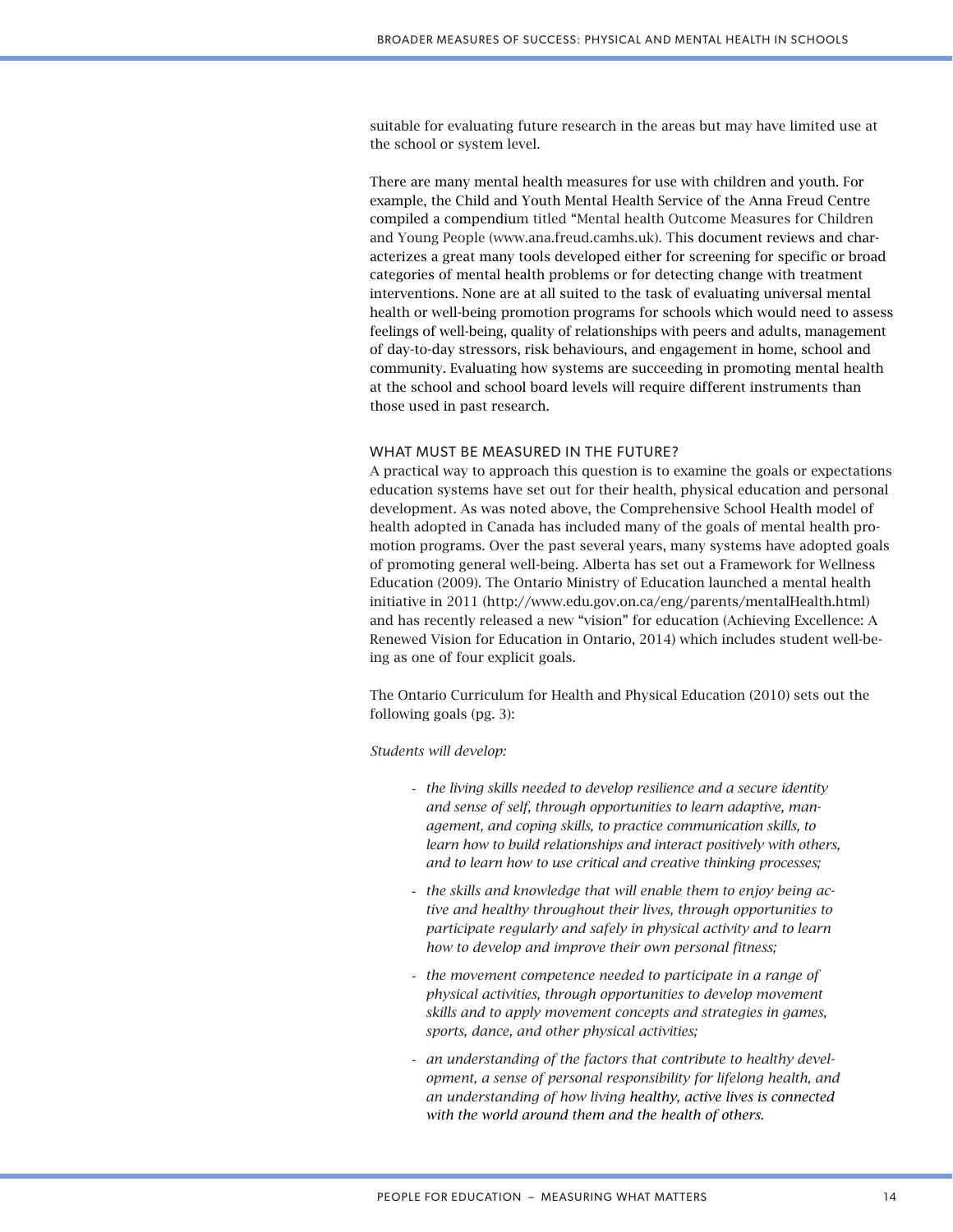The Health and Life Skills Curriculum for Alberta (2002) similarly notes that (pg.3):

- *Students will make responsible and informed choices to maintain health and to promote safety for self and others.*
- *Students will develop effective interpersonal skills that demonstrate responsibility, respect and caring in order to establish and maintain healthy interactions*

The Alberta Physical Education Curriculum (2000) says that (pg. 2):

"*Physical education promotes personal responsibility for health and fitness and for students to develop a desire to participate for life.*

As these curricular excerpts indicate, assessment of whether schools have met their provincially set mandates will require measurement of physical fitness and activity, social relationships with peers and adults, sense of well-being, sense of self-efficacy with regard to physical and mental health, and resilience, as well as some indications of how students regard their connection to school, family and community or culture. In addition, given the passage of the Accepting Schools Act (2012) in Ontario, schools need to assess student perceptions of safety and belonging. Accomplishing this will require measures that offer the capacity to assess a broad spectrum of knowledge, attitudes and behaviours across schools and school systems. There are some excellent candidate instruments available.

#### HEALTH AND MENTAL HEALTH

The Early Development Instrument (Janus and Offord, 2007) assesses "school readiness" of populations of kindergarten/grade 1 students. It is a teacher completed scale that measures five domains: physical health and well-being, social competence, emotional maturity, language and cognitive development, communication and general knowledge. The measure is not intended as a screening or diagnostic tool for individual children, but rather to assess the school readiness of groups of children (Janus & Duku, 2007) and has been used to map the school readiness of children in communities across Canada (http:// earlylearning.ubc.ca/maps/edi/bc/). It is clearly an excellent broad spectrum measure for very young students.

The Middle Years Development Instrument (Schonert-Reichl et al., 2013) is a parallel instrument developed to measure well-being in grades 4 to 7. It is a student completed questionnaire that measures five domains: physical health and well-being, connectedness, social and emotional development, school experiences and use of afterschool time. The questionnaire covers many of the domains set out by education curricula as important goals (e.g. activity, health behaviours, selfdevelopment, relationships). It is designed to be a population-level tool and not for individual use. Thus, like the Early Development Instrument, the Middle Years Development Instrument is ideal for education system use.

Another measure that has potential but has not yet been used in evaluating school mental health initiatives is "Tell Them From Me" (www.thelearningbar.com) which has student and educator surveys. The student survey measures include bullying, social, institutional and intellectual engagement, risky behaviours, physical activity, emotional health, academic outcomes, school context, quality instruction, family context, and demographic factors. This measure covers many of the issues which school mental health programs attempt to impact which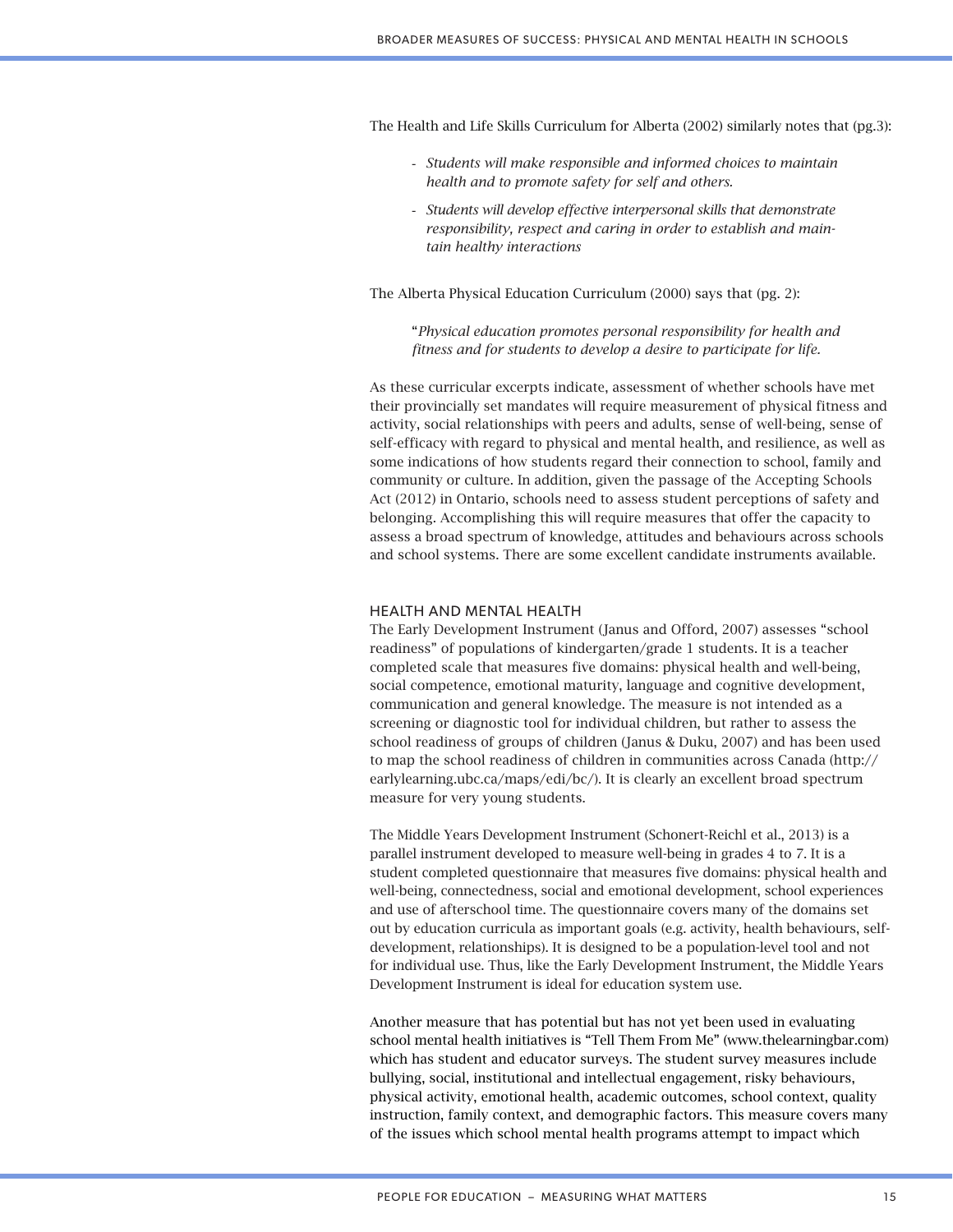could make "Tell Them From Me" a valuable measure, or a template for developing measures, in future studies and assessments.

Finally, the National Scientific Council on the Developing Child (2004) noted that "*relationships are the 'active ingredients' of the environment's influence on healthy human development. They incorporate the qualities that best promote competence and well-being"* (pg. 1). Thus, it is essential that priority be given to the accurate and reliable measurement of the age-appropriate state of children's relationships with the adults that are central to their lives. The Middle Years Development Instrument includes assessments of connectedness to adults at school, home and in the community. "Tell Them From Me" assesses social relationships at school and the family context. Future evaluations must pay particular attention to measurement of these critical relationships!

#### RISK BEHAVIOURS

The Middle Years Development Instrument incorporates measures of bullying/ aggression as does "Tell Them From Me" which also measures other risk behaviours. Perhaps the most relevant measure of tobacco, alcohol and drug use at the system level is the Ontario Student Drug Use and Health Survey (OSDUHS) from the Centre for Addiction and Mental Health. The OSDUHS began as a drug use survey in 1977, but is now a broader survey of adolescent health and well-being. Topics covered include tobacco, alcohol and other drug use and harmful consequences of use, mental health indicators, physical health indicators, health care utilization, body image, gambling and video gaming behaviours and problems, violence and bullying, criminal behaviours, school connectedness, and family life. At present, two reports have been developed from the 2013 data: Drug Use in Ontario Students 1977-2013 and Mental Health and Well-Being of Ontario Students 1991-2013. Given the evolution of the OSDUHS, it may be another excellent tool for developing future evaluations of comprehensive school physical and mental health programs. These instruments are examples of measures that could be used to monitor risk behaviours across schools and school boards.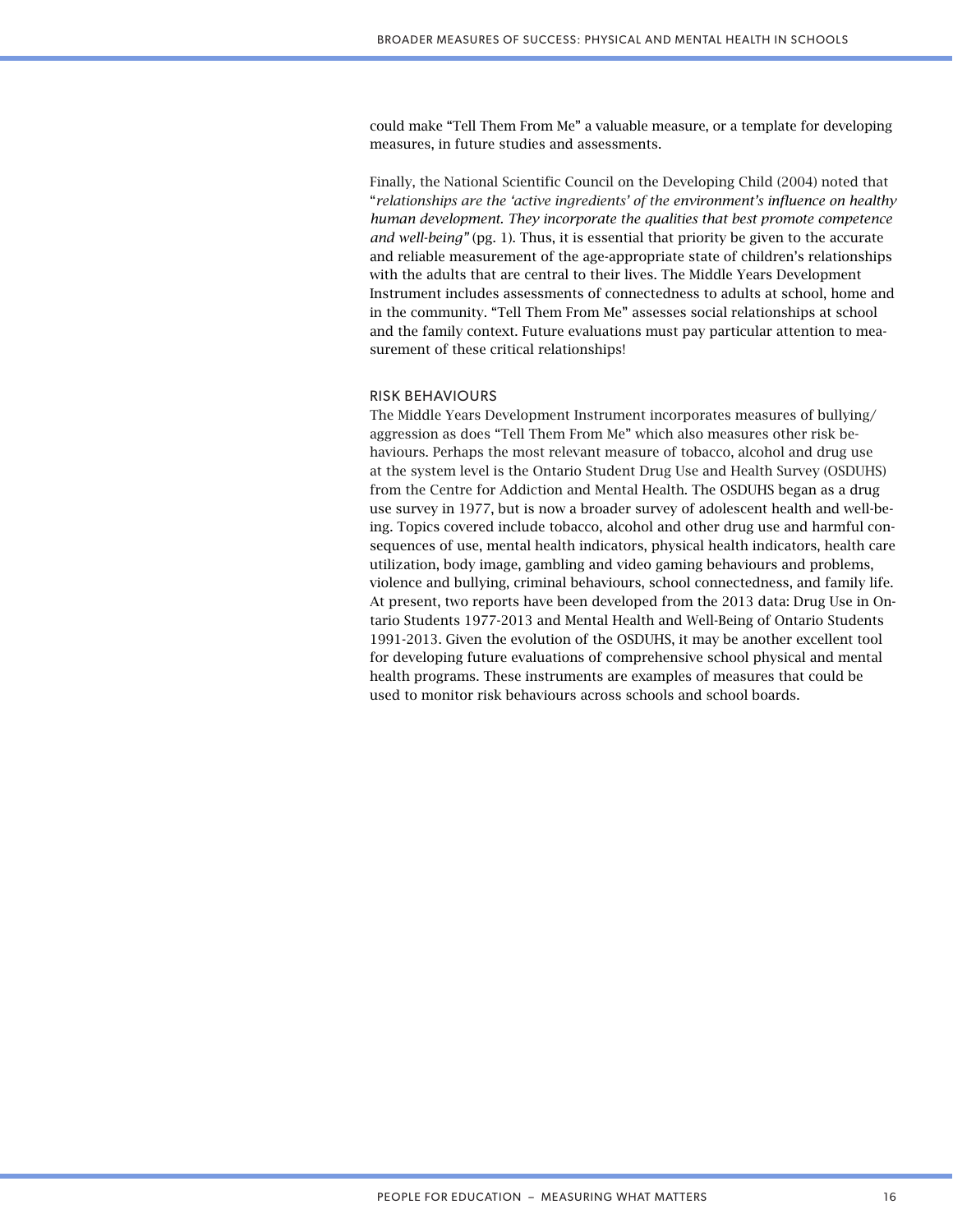#### **SUMMARY**

The current state of our children's physical and mental health has brought school based health promotion into the spotlight. Given the widespread concerns, comprehensive models for intervention have been developed and described above. In no case is the evidence as clear and detailed as we would like. Reviewers have pointed to poor implementation of models and inadequate measures as potential explanations for the still ambiguous and incomplete results of past initiatives. These are problems of methodology that can be improved in future research. This will require the collaboration of policy-makers, educators and health and mental health researchers. In terms of promotion programs, the evidence supports moving forward assertively to mount such programs in schools. The similarity of models for physical and mental health promotion in schools suggests potential for a deeper integration in a long-term whole of school approach with an investment in ongoing evaluation. There are excellent broad spectrum measures across the elementary and secondary school to assess such efforts. In planning such future programs, consideration should be given to an observation made by Stewart-Brown after reviewing school-based physical and mental health promotion programs. She observed "*that mental health should be a feature of all school health promotion initiatives and that effective mental-health promotion is likely to reduce substance use and improve other aspects of health-related lifestyles that may be driven by emotional distress"* (pg. 17).

The critical factors in the success of health promotion initiatives are to have school districts select evidence-based programs and implement them with fidelity—monitoring implementation and measuring outcomes will be critical in this regard. In doing this, we are faced with changing how educators choose programs, implement them and evaluate them. While these changes will not be easily accomplished, achieving them is essential to improving the life outcomes of our children and youth. Moreover, the convergence of need and capacity in the developed world gives us an opportunity to improve the life outcomes of our children and youth who make up 25% of our population and 100% of our future.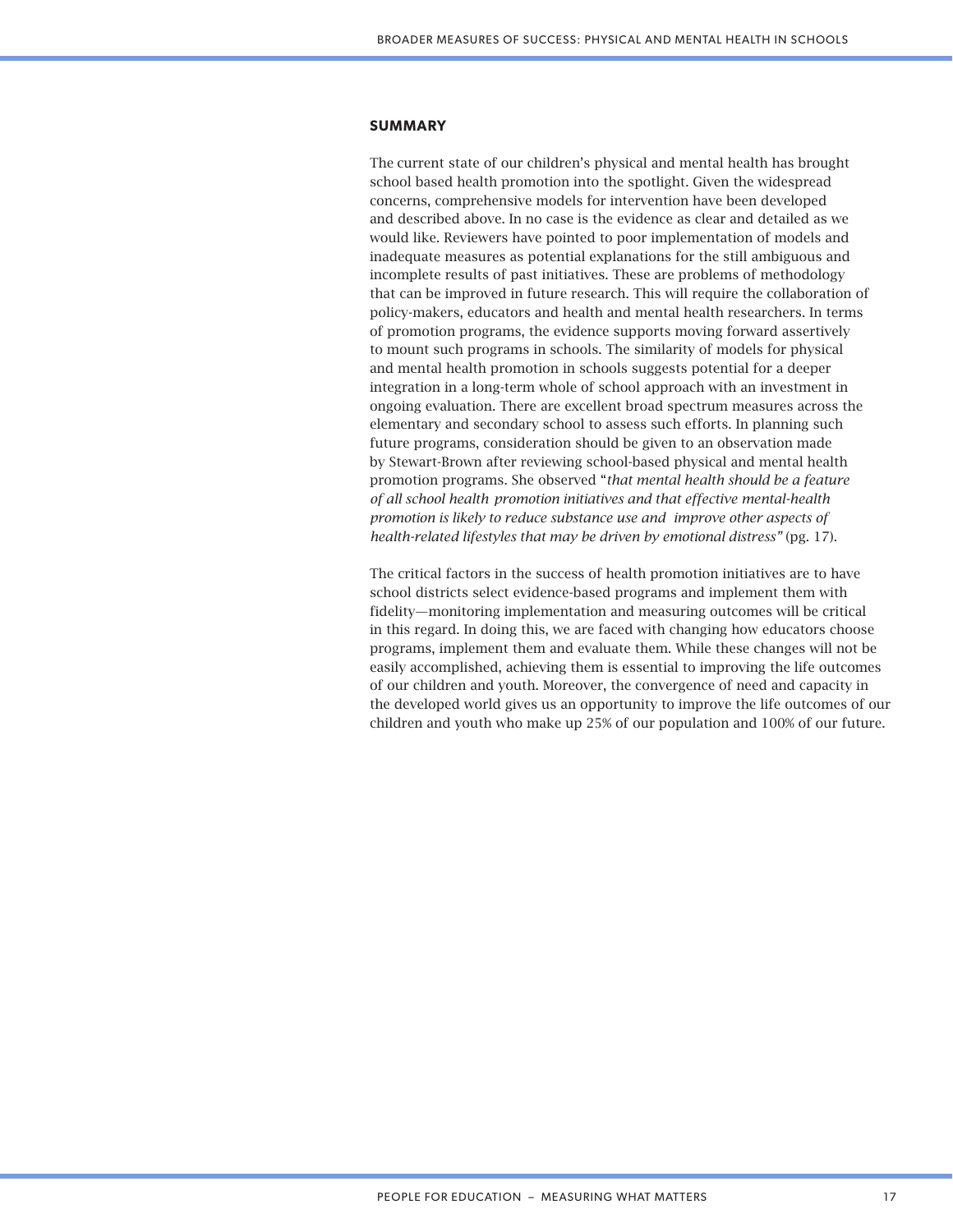#### **REFERENCES**

- Alberta Curriculum Physical Education K-12. (2000). Retrieved September 2014 from http:// www.education.alberta.ca/media/450871/phys2000.pdf
- Alberta Curriculum Health and Life Skills Kindergarten to Grade 9. (2002). Retrieved September 2014 from http://education.alberta.ca/media/313382/health.pdf
- Alberta Curriculum Career and Life Management (Senior High). (2002). Retrieved September 2014 from https://education.alberta.ca/media/313385/calm.pdf
- Alberta Education. (2009). Framework for Wellness Education Kindergarten to Grade 12. Retrieved August 2014 from http://education.alberta.ca/media/1124068/framework\_ kto12well.pdf
- American Academy of Pediatrics Committees on Sport Medicine and School Health. (1987). Physical fitness and the schools. *Pediatrics, 80*, 449-450.
- American College of Sports Medicine. (1988). Physical fitness in children and youth. *Medicine and Science in Sports and Exercise, 20*, 422-423.
- Anderson, R.N. & Smith, B.L. (2003). Deaths: Leading causes for 2001. *National Vital Statistics Report*, 52. 1-86.
- Baranowski, T., Bar-Or, O., Blair, S., Corbin, C., Dowda, M., Freedson, R., ... & Ward, D. (1997). Guidelines for school and community programs to promote lifelong physical activity among young people. *Morbidity and Mortality Weekly Report*, *50*(RR-6), 1-36.
- Basch, C. E. (2011). Healthier students are better learners: A missing link in school reforms to close the achievement gap. *Journal of School Health, 8*(10), 650-662.
- Bassett-Gunter, R., Yessis, J., Manske, S., & Stockton, L. (2012). *Healthy School Communities Concept Paper*. Ottawa, Ontario: Physical and Health Education Canada. Retrieved from http://www.phecanada.ca/sites/default/files/healthy-school-communities-conceptpaper-2012-08.pdf
- Ben-Shlomo, Y. & Kuh, D. (2002). A life course approach to chronic disease epidemiology: conceptual models, empirical challenges, and international perspectives. *International Journal of Epidemiology, 31*, 285-2293.
- Blair, S., Kohl, H., & Powell, K. (1987). Physical activity, physical fitness, exercise, and the public's health. *The Academy Papers, 20*, 53-69.
- Brownlee, K., Rawana, J., Franks, J., Harper, J. Bajwa, J., O'Brien, E., & Clarkson, A. (2013). A Systematic Review of Strengths and Resilience Outcome Literature Relevant to Children and Adolescents. *Child and Adolescent Social Work*, *30*, 435–459.
- Burns, J. R.& Rapee, R. M. (2006). Adolescent mental health literacy: Young people's knowledge of depression and help seeking. *Journal of Adolescence, 29*(2), 225–239.
- Canadian Centre on Substance Abuse. (2014). Child and Adolescent Pathways to Substance Use Disorders. Retrieved from http://www.ccsa.ca/Resource%20Library/CCSA-Child-Adolescent-Substance-Use-Disorders-Report-2014-en.pdf July 2014. *JAMA Psychiatry. Published online January 23, 2013. doi:10.1001/jamapsychiatry.2013.651*
- Centre for Addiction and Mental Health (2013) Drug Use in Ontario students 1977- 2013. Retrieved August 2014 from http://www.camh.ca/en/research/news\_and\_ publications/ontario-student-drug-use-and-health-survey/Documents/2013%20 OSDUHS%20Docs/2013OSDUHS\_Detailed\_DrugUseReport.pdf
- Centre for Addiction and Mental Health. (2013). Mental Health and Well-being of Ontario Students 1991-2013. Retrieved August 2014 from http://www.camh.ca/en/ research/news\_and\_publications/ontario-student-drug-use-and-health-survey/ Documents/2013%20OSDUHS%20Docs/2013OSDUHS\_Detailed\_MentalHealthReport. pdf
- Conrod, P., O'Leary-Barrett M., Newton, N., Topper, L., Castellanos-Ryan, N., Mackie, C., & Girard, A. (2013). Effectiveness of a Selective, Personality-Targeted Prevention Program for Adolescent Alcohol Use and Misuse. *JAMA Psychiatry* , Published online January 23, 2013. www.JAMAPSYCH.com
- Cunningham, C. E., & Vaillancourt, T., Rimas, H., Deal, K., Cunningham, L., Short, K. & Chen, Y. (2009). Modeling the Bullying Prevention Program Preferences of Educators.

*Journal of Abnormal Child Psychology*, DOI 10.1007/s10802-009-9324-2*Sc*online: May, 2009.

Dobbins, M., Husson, H., DeCorby, K., & LaRocca, R. L. (2013). School-based physical activity programs for promoting physical activity and fitness in children and adolescents aged 6 to 18. *Cochrane Database Systematic Reviews*, *2*.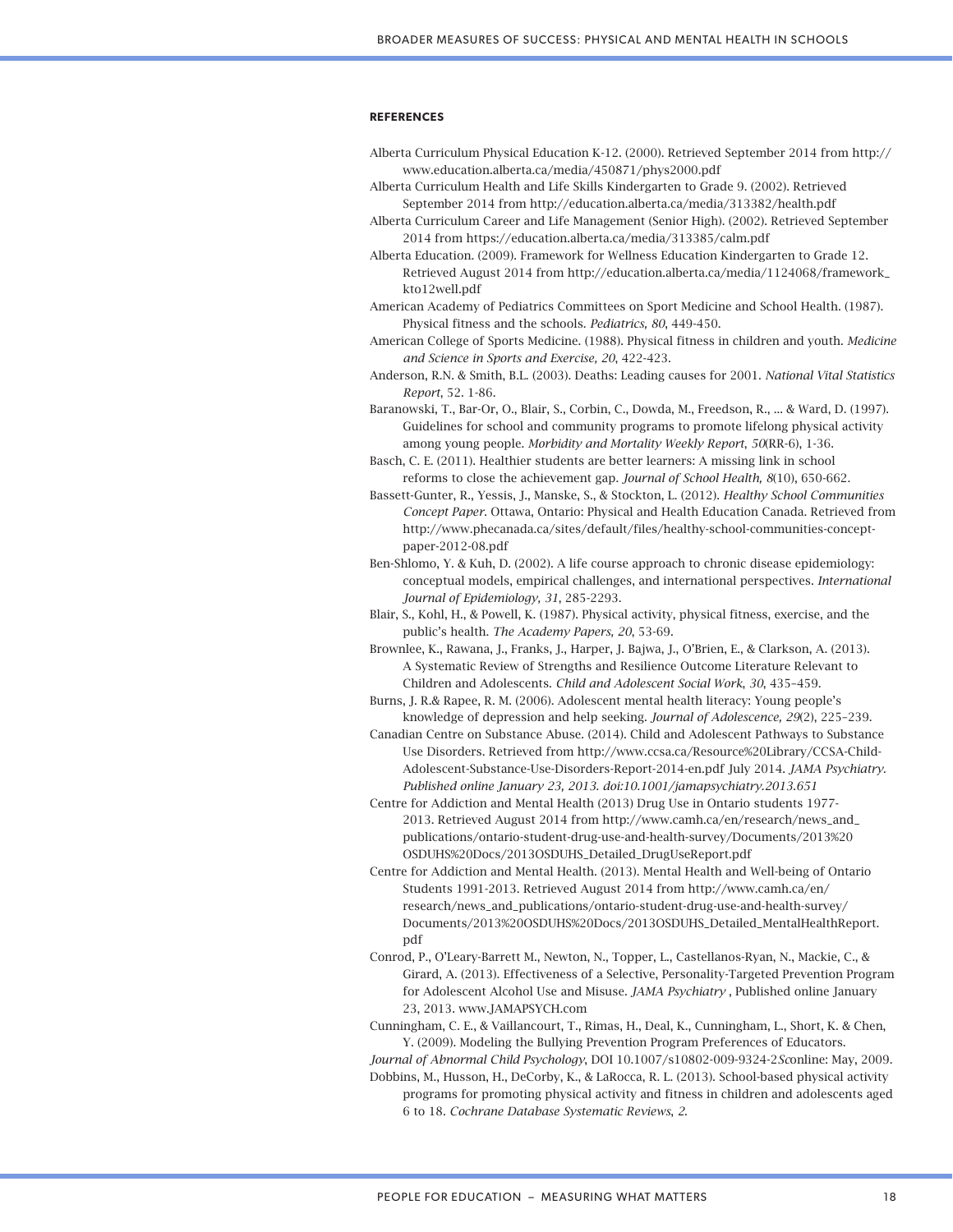- Donnon, T., & Hammond, W. (2007a). A psychometric assessment of the self-reported youth resiliency: Assessing Developmental Strengths questionnaire. *Psychological Reports, 100*, 963-978.
- Eurofit. (1983). Testing Physical Fitness Experimental Battery. Retrieved August 2014 from http://www.bitworksengineering.co.uk/Products\_files/eurofit%20 provisional%20handbook%20leger%20beep%20test%201983.pdf
- Fung, C., Kuhle, S., Lu, C., Purcell, M., Schwartz, M., Storey, K., & Veugelers, P. J. (2012). From "best practice" to "next practice": The effectiveness of school-based health promotion in improving healthy eating and physical activity and preventing childhood obesity. *International Journal of Behavioral Nutrition and Physical Activty*, *9*(1), 27.
- Gordon, M. (2005). Roots of Empathy: Changing the world child by child. Toronto, ON: Thomas Allen.
- Hartman, L., Michel, N., Winter, A., Young, R., Flett, G., & Goldberg, J. (2013). Self-stigma of mental illness in high school youth*. Canadian Journal of School Psychology*, 28, 28-42.
- Hertzman, C, (1995). The biological embedding of early experience and its effects on health in adulthood. *Annals of the New York Academy of Sciences*, *896*, 85-95.
- Hussain, A., Christou, G., Reid, M., & Fremman, J. (2013). *Development of core indicators and measures (CIM) framework for school health and student achievement in Canada*. Summerside, PE: Pan-Canadian Joint Consortium for School Health.
- Janus, M. & Offord, D. (2007). Psychometric properties of the Early Development Instrument (EDI): A teacher-completed measure of children's readiness to learn at school entry. *Canadian Journal of Behavioural Science, 39*(1), 1-22.
- Janus, M. & Duku, E. (2007). The School Entry Gap: Socioeconomic, Family, and Health Factors Associated With Children's School Readiness to Learn. *Early Education and Development 18*(3), 375-403.
- Jorm, A. F., Korten, A. E., Jacomb, P. A., Christensen, H., Rodgers, B., & Pollitt, P. (1997). "Mental health literacy": A survey of the public's ability to recognise mental disorders and their beliefs about the effectiveness of treatment*. The Medical Journal of Australia, 16*6(4), 182-186.
- Jorm, A. F. (2012). Mental health literacy: Empowering the community to take action for better mental health. *American Psychologist*, *67*(3), 231-243.
- Kessler, R.C., Berglund, P., Demler, O., Jin, R., Merikangas, K.R., & Walters, E.E. (2005). Lifetime prevalence and age-ofonset distributions of DSM-IV disorders in the National Comorbidity Survey Replication. *Archives of General Psychiatry, 62*, 593–602.
- Klakk, H., Andersen, L. B., Heidemann, M., Møller, N. C., & Wedderkopp, N. (2014). Six physical education lessons a week can reduce cardiovascular risk in school children aged 6–13 years: A longitudinal study. *Scandinavian Journal of Public Health*, *42*(2), 128-136.
- Kutcher,K. , Wei, Y. , McLuckie, A. & , H.Bullock. (2013). Educator mental health literacy: A programme evaluation of the teacher training education on the mental health & high school curriculum guide, Advances in School Mental Health Promotion. Retrieved August 2014 from http://dx.doi.org/10.1080/1754730X.2013.784615
- Lee, A., Cheng, F. K., & St Leger, L. (2005). Evaluating health promoting schools in Hong Kong: Development of a framework. *Health Promotion International, 20,* 177-186.
- Liebenberg, L., Ungar, M. & LeBlanc, J. (2013). The CYRM-12: A brief measure of resilience. *Canadian Journal of Public Health*, *104*, 131-135.
- Lipnowski, S. & LeBlanc, C. (2012). Canadian Paediatric Society Healthy Active Living and Sports Medicine Committee. *Paediatric Child Health*, *17*(4), 209-10.
- Malina, R. N. (1987). President's message. *The AAPE News*, *8*, 1-2.
- Manitoba Ministry of Education. (2004). Guidelines for Fitness Assessment in Manitoba Schools. Retrieved August 2014 from http://www.edu.gov.mb.ca/k12/cur/physhlth/ guidelines/fit\_assess.pdf
- McKenzie, T., & Sallis, J. (1996). Physical activity, fitness, and health related physical education. In S. Silverman & C. Ennis (Eds.), *Student learning in physical education: Appling research to enhance learning* (pp.223-246). Champaign, IL: Human Kinetics.
- Mechikoff, R., & Estes, S. (1993). *A history and philosophy of sport and physical education*. Madison, Wisconsin: Brown and Benchmark.
- Mental Health Commission of Canada. (2010). Making the Case for Investing in Mental Health in Canada. Retrieved from <http://www.mentalhealthcommission.ca/English/ system/files/private/document/Investing\_in\_Mental\_Health\_FINAL\_Version\_ENG.pdf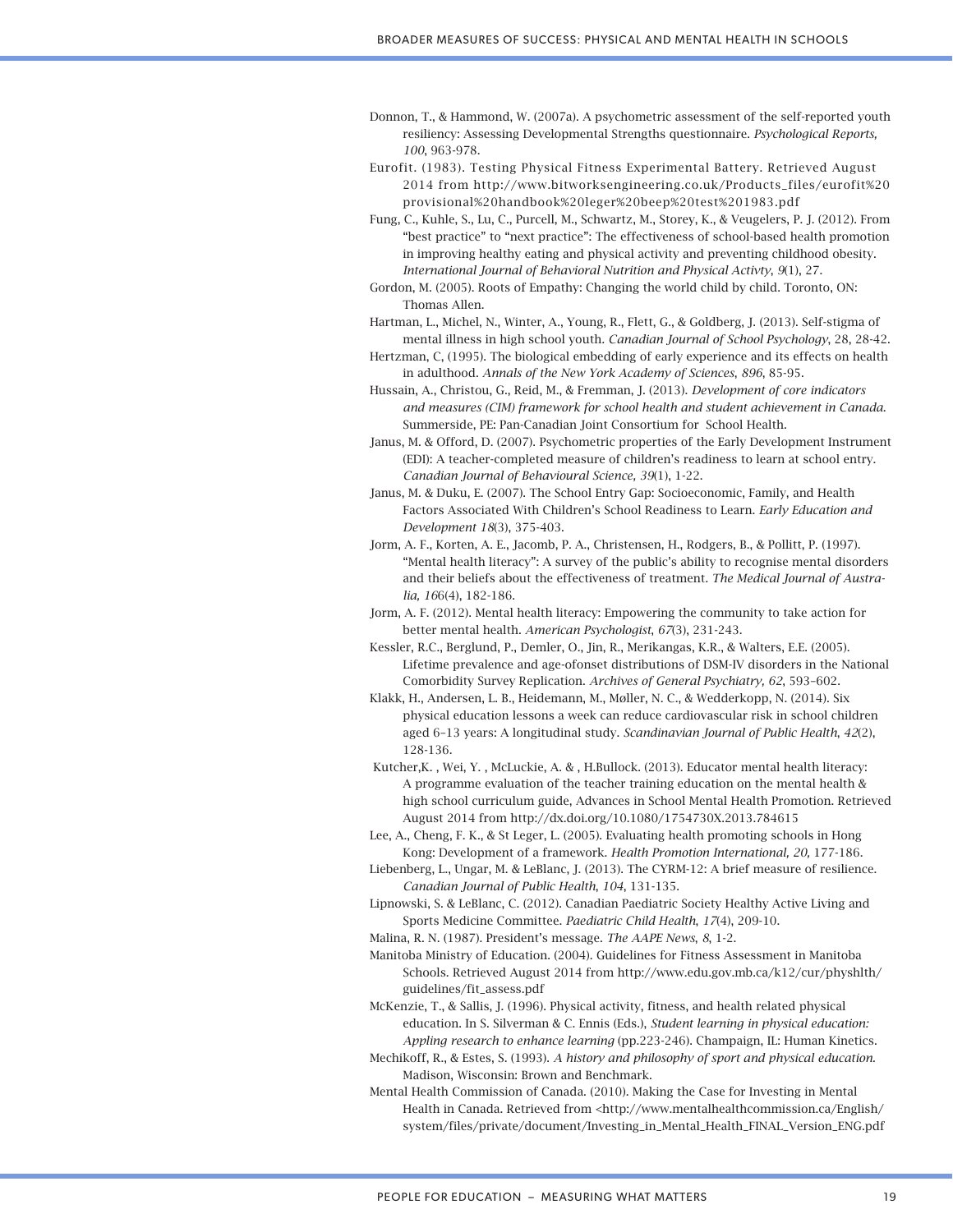- Mental Health Commission of Canada. (2013). School-based Mental Health in Canada: A Final Report. Retrieved July 2014 from http://www.mentalhealthcommission.ca/English/ node/14036
- Mirolla, M. (2004). The Cost of Chronic Disease in Canada. Ottawa: Chronic Disease Prevention Alliance of Canada. Retrieved August 2014 www.gpiatlantic.org/pdf/ health/chroniccanada.pdf
- Murray, N. G., Low, B. J., Hollis, C., Cross, A. W., & Davis, S. M. (2007). Coordinated school health programs and academic achievement: A systematic review of the literature. *Journal of School Health*, *77*(9), 589-600.
- National Scientific Council on the Developing Child. (2004). *Young Children Develop in an Environment of Relationships: Working Paper No. 1*. Retrieved August 2014 from www. developingchild.harvard.edu
- Naylor, P. B., Cowie, H. A., Walters, S. J., Talamelli, L., & Dawkins, J. (2009). Impact of a mental health teaching programme on adolescents*. The British Journal of Psychiatry, The Journal of Mental Science, 19*4(4), 365-370.
- Newton, N.C., O'Leary-Barrett, M., & Conrod, P. (2013). Adolescent substance misuse: Neurobiology and evidence-based interventions. *Current Topics in Behavioral Neuroscience,* 164,685-708.
- Offord, D.R., Boyle, M.H., Szatmari, P., Rae-Grant, N.I., Links, P.S., Cadman, D.T., Byles, J.A., Crawford, J.W., Munroe Blum, H., Byrne, C., Thomas, H. and Woodward, C.A. (1987). Ontario Child Health Study: II. Six-month prevalence of disorder and rates of service utilization. *Archives of General Psychiatry, 44*, 832-836.
- Olweus, D. (1993). Bullying at school: What we know and what we can do. Oxford, U.K.: Blackwell.
- Ontario Curriculum Grades 1-8 Health and Physical Education. (2010). Retrieved August 2014 from http://www.edu.gov.on.ca/eng/curriculum/elementary/healthcurr18.pdf
- Ontario Ministry of Education. (2014). Achieving Excellence: A Renewed Vision for Education in Ontario. Retrieved August 2014 from http://www.edu.gov.on.ca/eng/about/ renewedVision.pdf
- Pan-Canadian Joint Consortium for School Health. (2014). Retrieved from http://www.jcshcces.ca/index.php/about
- Pepler, D. & Ferguson, H.B. (Eds). (2013). A focus on relationships. In Pepler, D., & Ferguson, H.B. *Understanding and addressing girls' aggressive behaviour problems: A focus on relationships*. Waterloo, ON: Wilfred Laurier University Press.
- Public Health Agency of Canada. (2008) Canadian Guidelines for Sexual Health Education. Retrieved from http://<www. phac-aspc.gc.ca/publicat/cgshe-ldnemss/pdf/guidelineseng.pdf> in October, 22014
- Rasberry, C. N., Lee, S. M., Robin, L., Laris, B. A., Russell, L. A., Coyle, K. K., & Nihiser, A. J. (2011). The association between school-based physical activity, including physical education, and academic performance: A systematic review of the literature. *Preventive Medicine*, *52*, S10-S20.
- Rickwood, D., Cavanagh, S., Curtis, L. & Sakrouge, R. (2004). Educating Young People about Mental Health and Mental Illness: Evaluating a School-Based Programme. *International Journal of* Mental Health *Promotion,* 6(4), 23-32.
- Rowling, L. & Weist, M. D. (2004). Promoting the Growth, Improvement and Sustainability of School Mental Health Programs Worldwide. *International Journal of Mental Health Promotion, 6*(2), 3-11.
- Rowling, L., & Jeffreys, V. (2006). Capturing complexity: integrating health and education research to inform health-promoting schools policy and practice. *Health Education Research*, *21*(5), 705-718.
- Sanders, L.M., Shaw, J.S., Guez, Z., Baur, C., & Rudd, R. (2009). Health literacy and child health promotion: Implications for research, clinical care, and public policy. *Pediatrics, 124*(Suppl 3), S306-S320.
- Santor, D., Short, K., & Ferguson, B. (2009). Taking mental health to school: A policy-oriented paper on school-based mental health for Ontario. Policy paper for the Ontario Centre of Excellence in Child and youth Mental Health. Retrieved from http://www.excellenceforchildandyouth.ca/sites/default/files/position\_sbmh.pdf
- Sexual Information and education Council of Canada. (2009). Sexual health education in schools: Questions and answers (3rd edition) *Canadian Journal of Human Sexuality,18*, 47-60.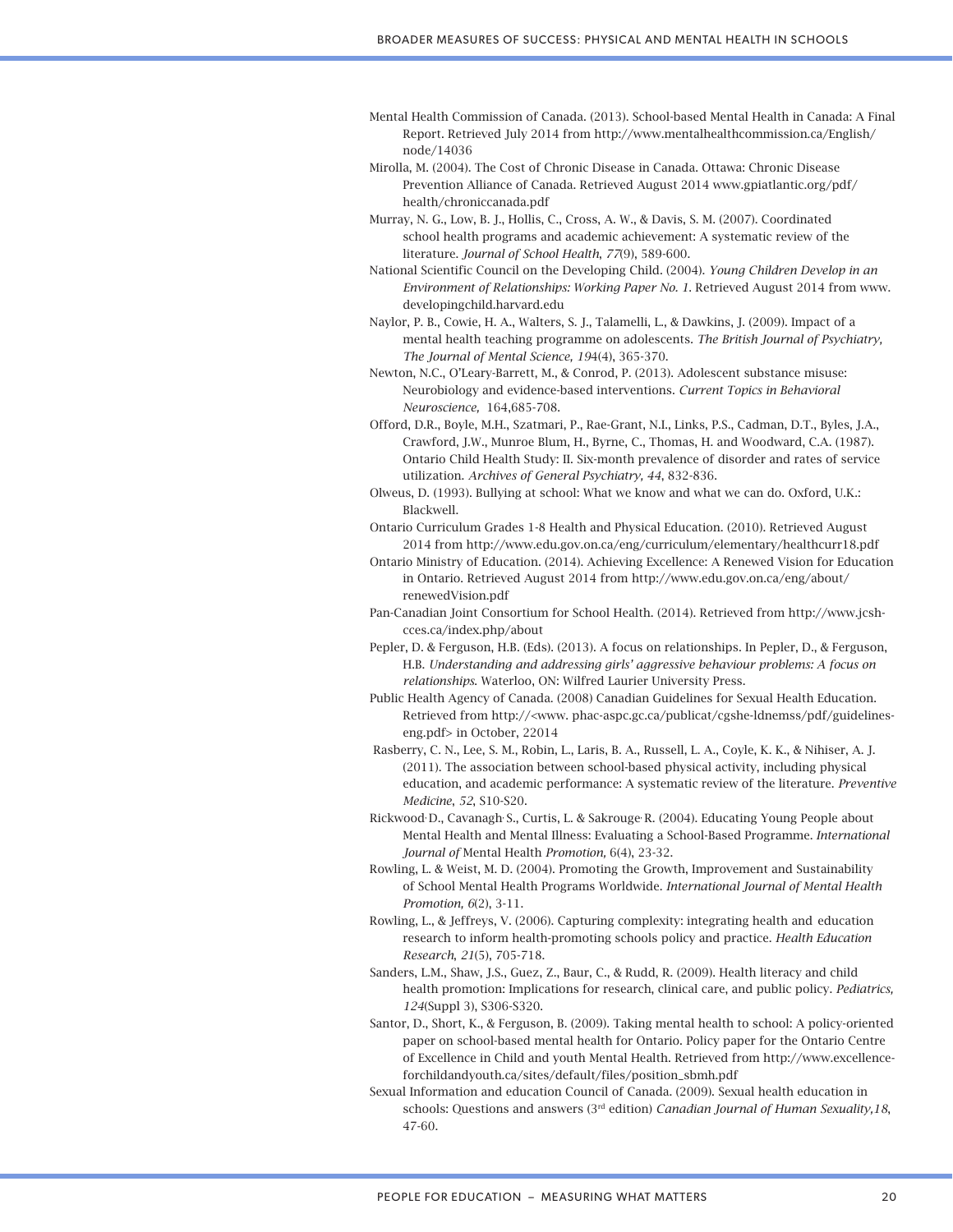- Short, K., Ferguson, B. & Santor, D. (2009). Scanning the practice landscape in school-based mental health. Policy paper for the Ontario Centre of Excellence in Child and youth Mental Health. Retrieved July 2014 from http://www.excellenceforchildandyouth.ca/ sites/default/files/position\_sbmh\_practice\_scan.pdf
- Smith, J. D., Schneider, B. H., Smith, P.K. & Ananiadou, K. (2004). The effectiveness of wholeschool bullying programs: A synthesis of evaluation research. *School Psychology Review 33*, 547-560.
- Siedentop, D. (2001). *Introduction to physical education, fitness, and sport* (4<sup>th</sup> ed.). Toronto: Mayfield Publishing Company.
- Silva, M. (2002). The effectiveness of school-based sex education programs in promoting abstinence: A meta-analysis. *Health Education Research, 17* (4), 471-481.
- Sallis, J. F., McKenzie, T. L., Kolody, B., Lewis, M., Marshall, S., & Rosengard P. (1999). Effects of health-related physical education on academic achievement: Project SPARK. *Research Quarterly for Exercise and Sport, 70*(2), 127-34.
- Sallis, J. F., McKenzie, T. L., Beets, M. W., Beighle, A., Erwin, H., & Lee, S. (2012). Physical education's role in public health: Steps forward and backward over 20 years and HOPE for the future. *Research Quarterly for Exercise and Sport*, *83*(2), 125-135.
- Santos, R., Chartier,, M., Whalen, J., Chateau, D. & Boyd, L. (2011). Effectiveness of violence prevention for children and youth. *Healthcare Quarterly*, *14* Special Issue.
- Schonert-Reichl, K. A., Smith, V., Zaidman-Zai, A. & Hertzman, C. (2012). Promoting Children's Prosocial Behaviours in School: Impact of the "Roots of Empathy" Program on the Social and Emotional Competence of School-Aged Children. *School Mental Health*, *4* 1-21.
- Schonert-Reichl, K. A. Guhn, M., Gaderman, A. M., Hymel, S., Sweiss, L. & Hertzman, C. (2013). Development and Validation of the Middle Years Development Instrument (MDI): Assessing Children's Well-Being and Assets across Multiple Contexts. *Social Indicators Research, 114,* 345–369.
- Stewart-Brown, S. (2006). *What is the evidence on school health promotion in improving health or preventing disease and, specifically, what is the effectiveness of the health promoting schools approach?* Copenhagen: WHO.
- St. Leger, L. S., Kolbe, L., Lee, A., McCall, D. S., & Young, I. M. (2007). School health promotion. In *Global perspectives on health promotion effectiveness* (pp. 107-124). New York: Springer.
- The Learning Bar Inc. (2009). Tell Them From Me. Retrieved August 2014 from http://www. thelearningbar.com/surveys/effective-schools-student-survey/
- Thomson, D. C., & Robertson, L. (2012). Health curriculum policy analysis as a catalyst for educational change in Canada. *Journal of Education and Learning*, *1*(1), 129-144.
- Tountas, Y. (2009). The historical origins of the basic concepts of health promotion and education: The role of ancient Greek philosophy and medicine. *Health Promotion International*, *24*(2), 185-192. doi: 10.1093/heapro/dap006
- Tremblay, M., Shields, M., Laviolette, M., Craig, C., Janssen, I.& Gorber, S. (2010). Fitness of Canadian children and youth: Results from the 2007-2009 Canadian Health Measures Survey. Statistics Canada Health Reports. Retrieved August 2014 from http://www. statcan.gc.ca/pub/82-003-x/2010001/article/11065-eng.pdf
- Ungar, M., Russell, P. & Connelly, G. (2014). School-Based Interventions to Enhance the Resilience of Students. *Journal of Educational and Developmental Psychology, 4*(1).
- Veugelers, P. J., & Schwartz, M. E. (2010). Comprehensive school health in Canada. *Canadian Journal of Public Health*, *101*, S5-8.
- Waddell,C., Offord, D.R., Shepherd, C., Hua, J., McEwan, K. (2002). Child psychiatric epidemiology and Canadian public policy-making: The state of the science and the art of the possible. *Canadian Journal of Psychiatry, 47*, 825-832.
- Weist, M. D. (2002). Challenges and opportunities in moving toward a public health approach in school mental health. *Journal of School Psychology, 353*, 1–7.
- Wells, J., Barlow, & J., Stewart-Brown, S. (2003). A systematic review of universal approaches to mental health promotion in schools. *Health Education, 103* (4), 197–220.
- Wilson, C. J. (2007). When and how do young people seek professional help for mental health problems? *The Medical Journal of Australia, 187*, Supplement S35-S39.
- World Health Organization. (1986). *Ottawa Charter for Health Promotion*. Ottawa, Canada.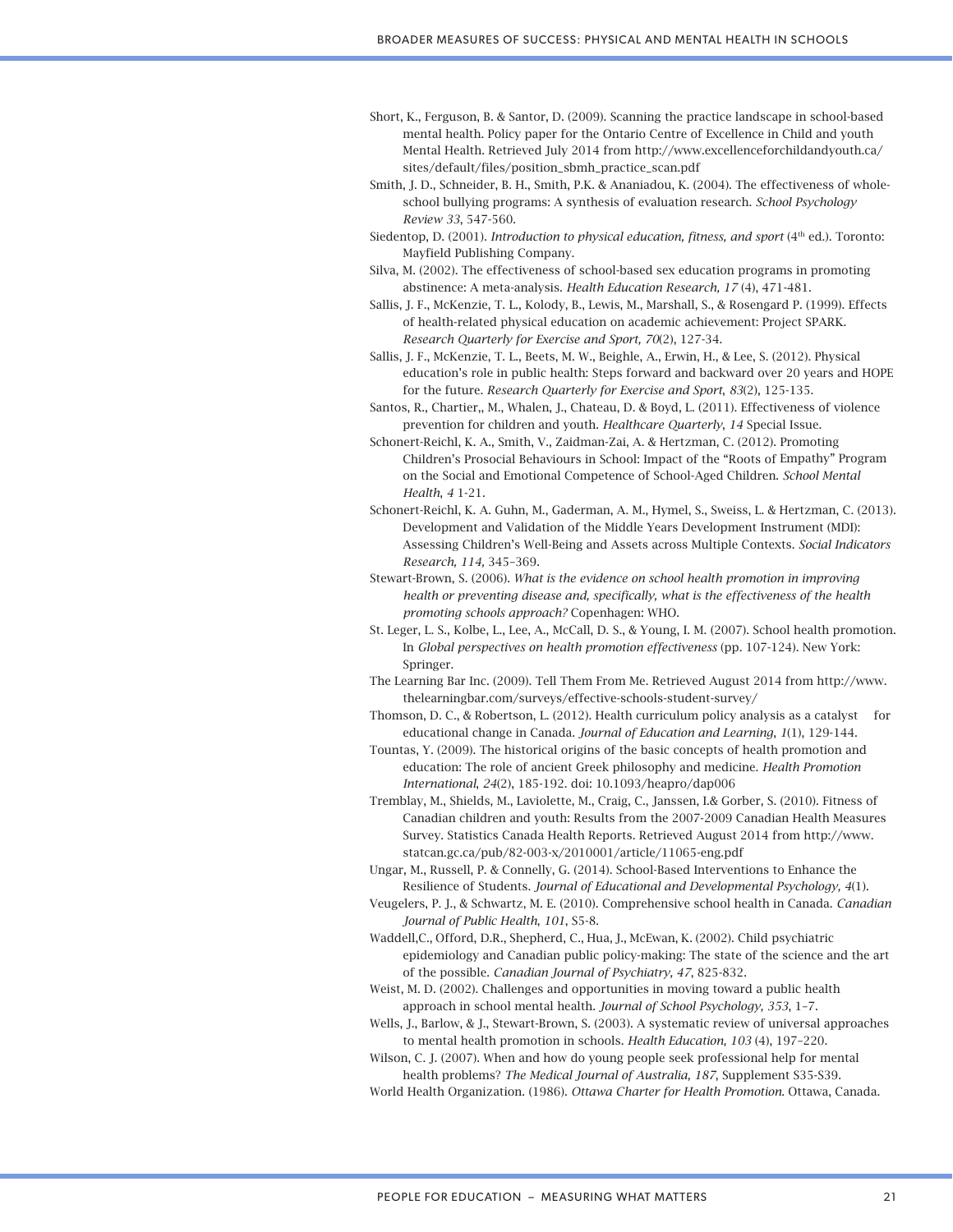World Health Organization. (2006) Sexual Health Definitions (these definitions do not represent an official WHO position). Retrieved from www.who.int/reproductive-health/ gender/sexualhealth.html in October, 2014.

World Health Organization. (2014). *What is a health promoting school?* Retrieved from http://www.who.int/school\_youth\_health/gshi/hps/en/ in August, 2014.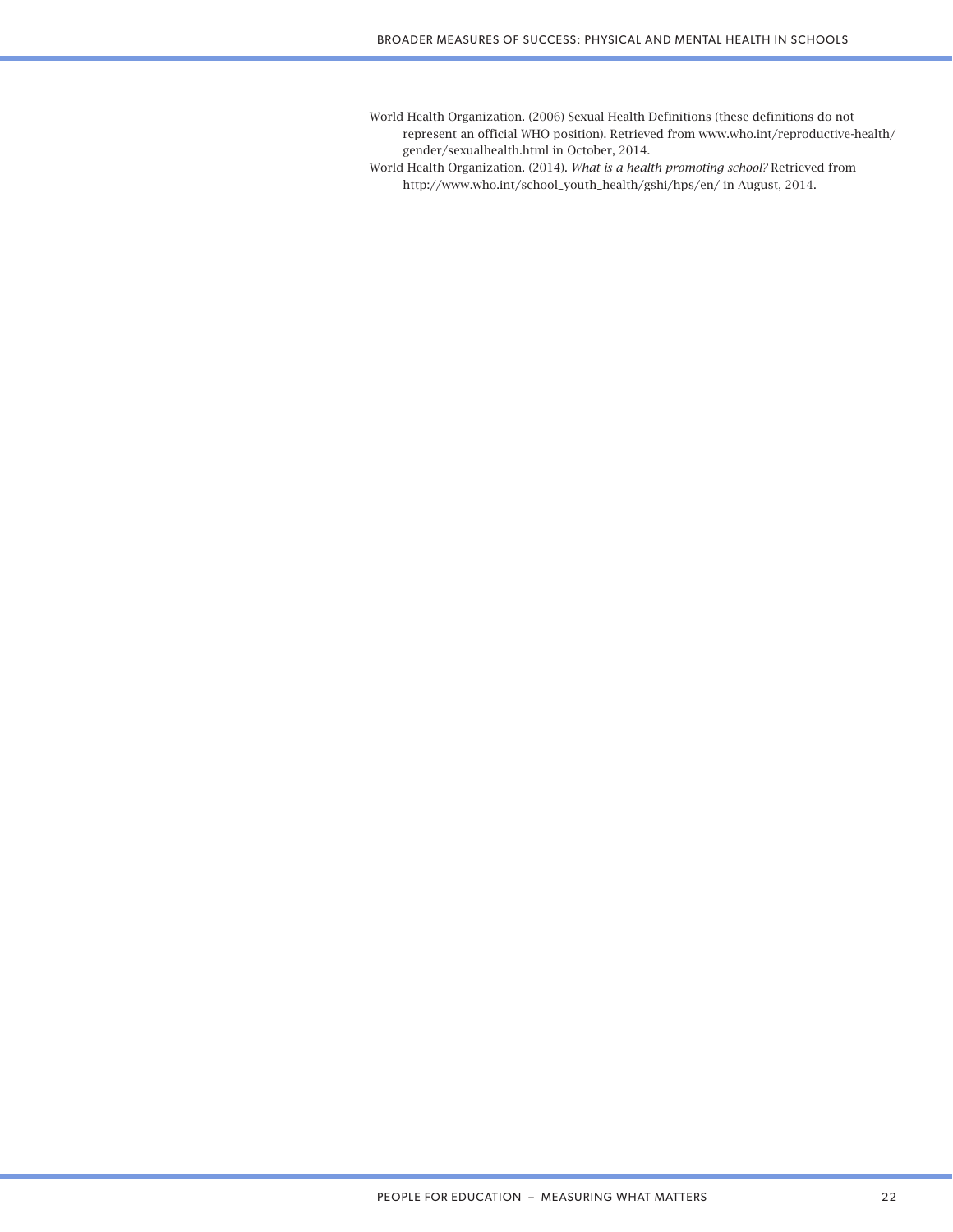People for Education – working with experts from across Canada – is leading a multi-year project to broaden the Canadian definition of school success by expanding the indicators we use to measure schools' progress in a number of vital areas.

The domain papers were produced under the expert guidance of Charles Ungerleider and Directions Evidence and Policy Research Group.

#### NOTICE OF COPYRIGHT AND INTELLECTUAL PROPERTY

The Measuring What Matters reports and papers were developed in partnership with lead authors of each domain paper. Permission to photocopy or otherwise reproduce copyrighted material published in this paper should be submitted to Dr. Bruce Ferguson at bruce.ferguson@sickkids.ca or People for Education at info@peopleforeducation.ca.

#### DOCUMENT CITATION

This report should be cited in the following manner:

Ferguson, B. and Power, K. (2014). *Broader Measures of Success: Physical and Mental Health in Schools*. In Measuring What Matters, People for Education. Toronto: November 8, 2014.

#### **We are immensely grateful for the support of all our partners and supporters, who make this work possible.**

BROADER MEASURES OF SUCCESS ADVISORY COMMITTEE:

**Annie Kidder**, Executive Director, People for Education

**David Cameron**, Research Director, People for Education

**Charles Ungerleider**, Professor Emeritus, Educational Studies, The University of British Columbia and Director of Research, Directions Evidence and Policy Research Group

**Lindy Amato**, Director, Professional Affairs, Ontario Teachers' Federation

**Nina Bascia**, Professor and Director, Collaborative Educational Policy Program, Ontario Institute for Studies in Education, University of Toronto

**Ruth Baumann**, Partner, Directions Evidence and Policy Research Group

**Kathy Bickmore**, Professor, Curriculum, Teaching and Learning, Ontario Institute for Studies in Education/University of Toronto

**Michelle Boucher**, University of Ottawa, Advisors in French-language education and

**Ron Canuel**, President & CEO, Canadian Education Association

**Ruth Childs**, Associate Professor, Leadership, Higher and Adult Education, Ontario Institute for Studies in Education/University of Toronto

**Jean Clinton**, Associate Clinical Professor, McMaster University, Dept of Psychiatry and Behavioural Neurosciences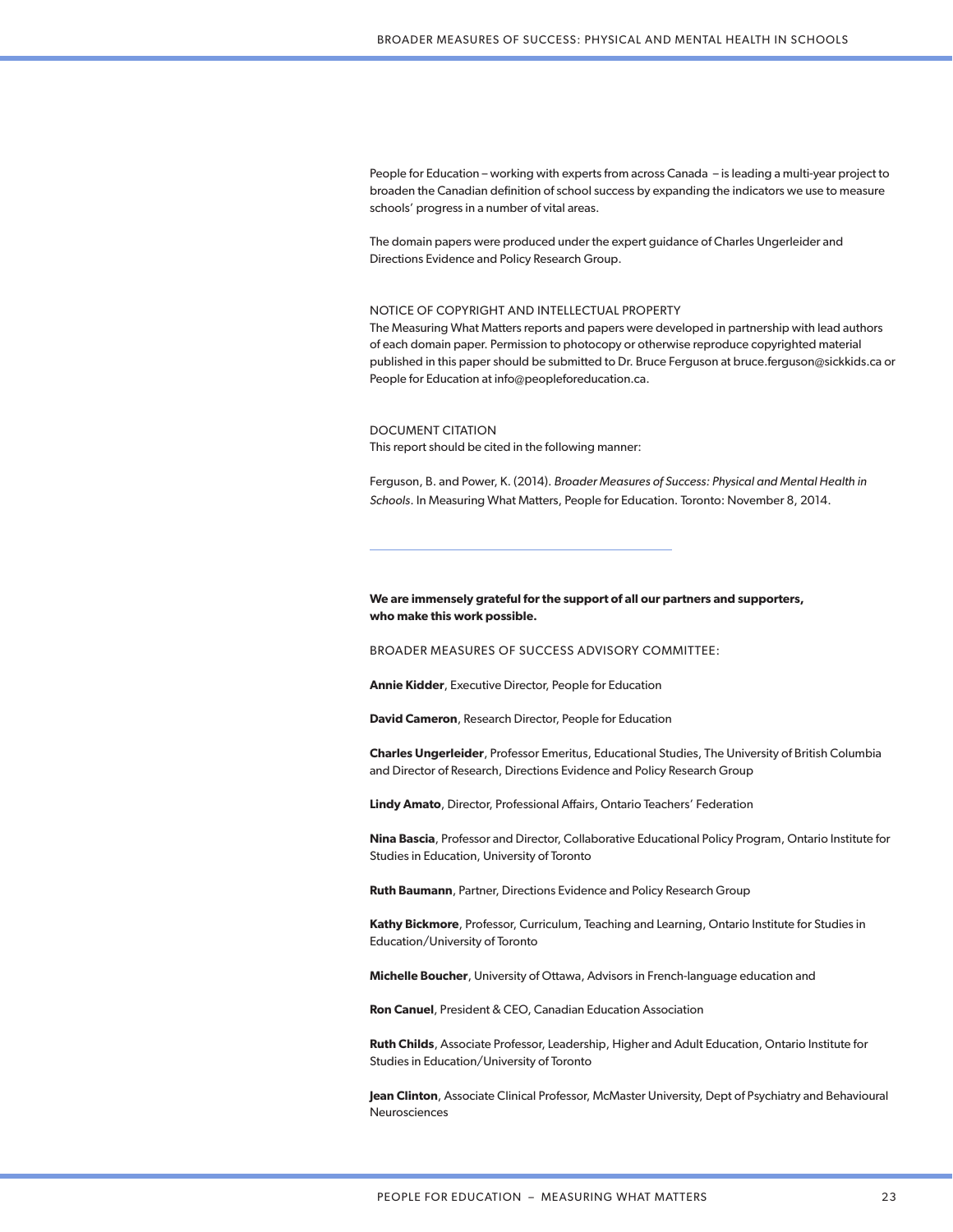**Gerry Connelly**, Director, Policy and Knowledge Mobilization, The Learning Partnership

**J.C. Couture**, Associate Coordinator, Research, Alberta Teachers' Association

**Fiona Deller**, Executive Director, Policy and Partnerships, Higher Education Quality Council of Ontario

**Kadriye Ercikan**, Professor, Measurement, Evaluation and Research Methodology, University of British Columbia

**Bruce Ferguson**, Professor of Psychiatry, Psychology, Dalla Lana School of Public Health, University of Toronto; Community Health Systems Research Group, SickKids

**Joseph Flessa**, Associate Professor, Leadership, Higher and Adult Education, Ontario Institute for Studies in Education, University of Toronto

**Joan M. Green**, O.Ont., Founding Chief Executive Officer of EQAO, International Education **Consultant** 

**Andy Hargreaves**, Thomas More Brennan Chair, Lynch School of Education, Boston College

**Eunice Eunhee Jang**, Associate Professor, Department of Applied Psychology & Human Development, Ontario Institute for Studies in Education, University of Toronto

**Christopher Kotz**, Senior Policy Advisor, Ontario Ministry of Education

**Ann Lieberman**, Stanford Centre for Opportunity Policy in Education, Professor Emeritus, Teachers College, Columbia University

**John Malloy**, Director of Education, Hamilton-Wentworth District School Board

**Roger Martin**, Premier's Chair on Competitiveness and Productivity, Director of the Martin Prosperity Institute, Rotman School of Management, University of Toronto

**Ayasha Mayr Handel**, Ontario Ministry of Children and Youth Services

**Catherine McCullough**, former Director of Education, Sudbury Catholic District School Board

**Robert Ock**, Healthy Active Living Unit, Health Promotion Implementation Branch, Health Promotion Division, Ontario Ministry of Health

**Charles Pascal**, Professor, Ontario Institute for Studies in Education, University of Toronto, **Jennifer Riel**, Associate Director, Desautels Centre for Integrative Thinking, Rotman School of Management, University of Toronto

**Joanne Robinson**, Director of Professional Learning, Education Leadership Canada, Ontario Principals' Council

**Bruce Rodrigues**, Chief Executive Officer, Ontario Education Quality and Accountability Office

**Pasi Sahlberg**, Director General, Centre for International Mobility and Cooperation, Finland

**Alan Sears**, Professor of social studies and citizenship education, University of New Brunswick

**Stuart Shanker**, Research Professor, Philosophy and Psychology, York University; Director, Milton and Ethel Harris Research Initiative, York University; Canadian Self-Regulation Initiative

**Michel St**. Germain, University of Ottawa, Advisors in French-language education